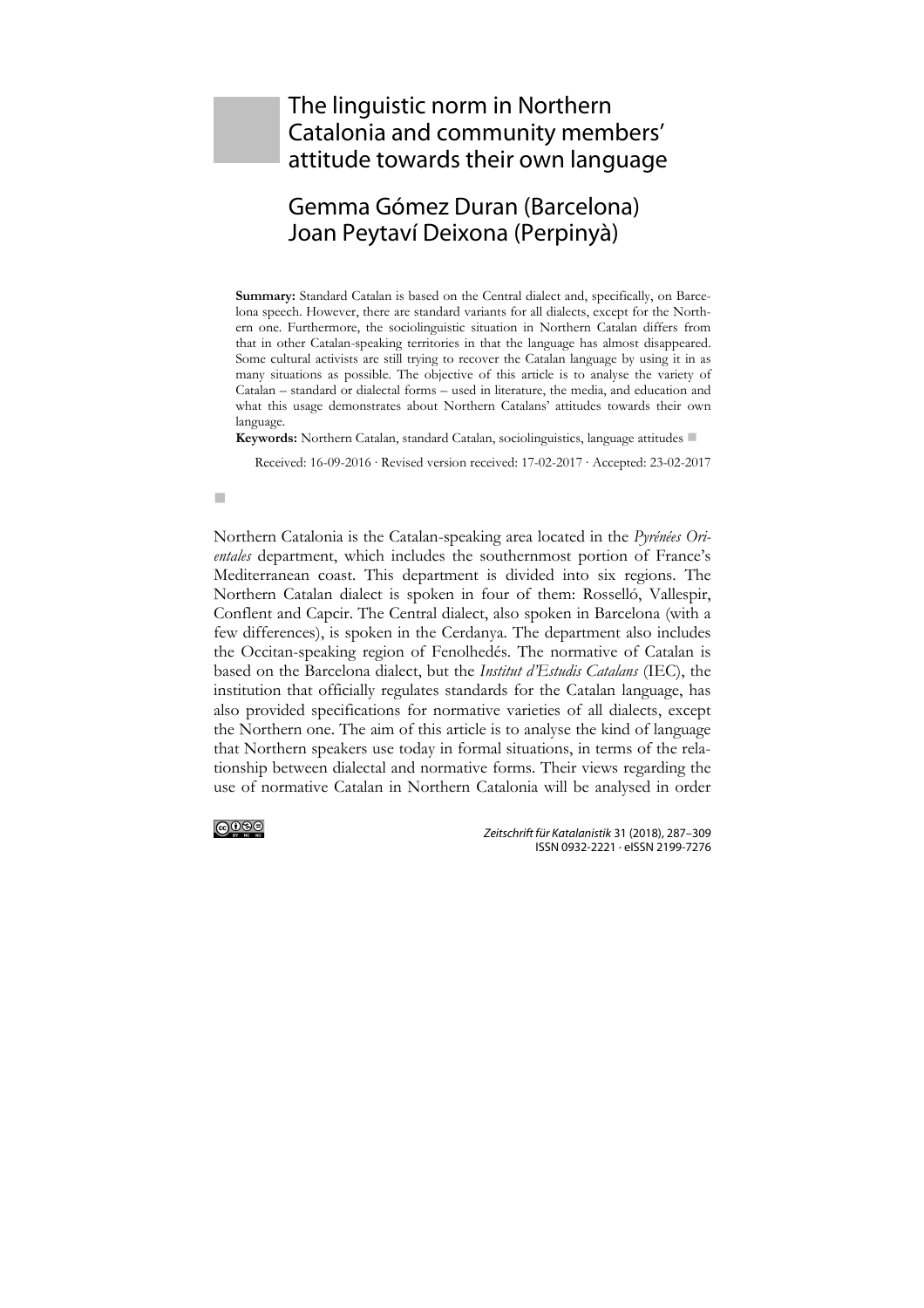to determine if any normative-dialectal diglossia is present, and to examine what this reveals about community members' attitudes toward their own language. In order to better contextualize the current situation in Northern Catalonia, some historical perspective will be included, beginning with the work of Northern Catalan intellectuals in the latter half of the 20<sup>th</sup> century.

First, however, it is necessary to define and clarify some of the terms used in this article. The name "Catalonia" (or *Principat*, "Principality") refers to the region in North-Eastern Spain. The region now known as Northern Catalonia was part of the *Principat* until 1659, when the Hispanic Monarchy ceded the north-easternmost counties of Catalonia to the Kingdom of France under the Treaty of the Pyrenees; thus, Northern Catalonia has been under French administration for more than 350 years. The most widely spoken dialect in Catalonia is the central one, which is spoken in the major cities of Barcelona, Girona, and Tarragona; a different dialect known as Northwestern Catalan is spoken in the western part of Catalonia, which includes the city of Lleida. In Northern Catalonia, the most widely spoken dialect is the Rossellonès or Northern dialect; as has already been stated, it is spoken in the Rosselló, Conflent, Capcir, and Vallespir regions, while Central Catalan is spoken in Cerdanya. Catalonia and Northern Catalonia are two components of the Catalan Countries (*Països Catalans*), a name given to the Catalan-speaking territories as a whole. The Catalan Countries also include the Balearic Islands, Valencia, the *Franja de Ponent* (eastern fringe) in Aragon, the microstate of Andorra, and the city of Alguer (Alghero) on Sardinia. This article uses Catalan placenames, including "Rosselló" (*Roussillon* in French), when no genuinely English term (e.g. Catalonia) exists.

m.

The situation of Catalan in Northern Catalonia is extremely delicate with regards to almost all of the nine factors that determine the vitality of a language (UNESCO, 2003), which we are going to examine. This situation must be taken into account in order to understand the position of Northern Catalan speakers. The latest survey, the *Enquesta d'Usos Lingüístics a la Catalunya del Nord* (EULCN, 2016), shows that only the 1.3% of the population habitually speak Catalan, while 4.4% speak both Catalan and French and 87.1% speak only French. The remaining 7.1% belong to other linguistic profiles, including immigrants who speak a third language. This survey does not give the absolute number of speakers, but it does provide the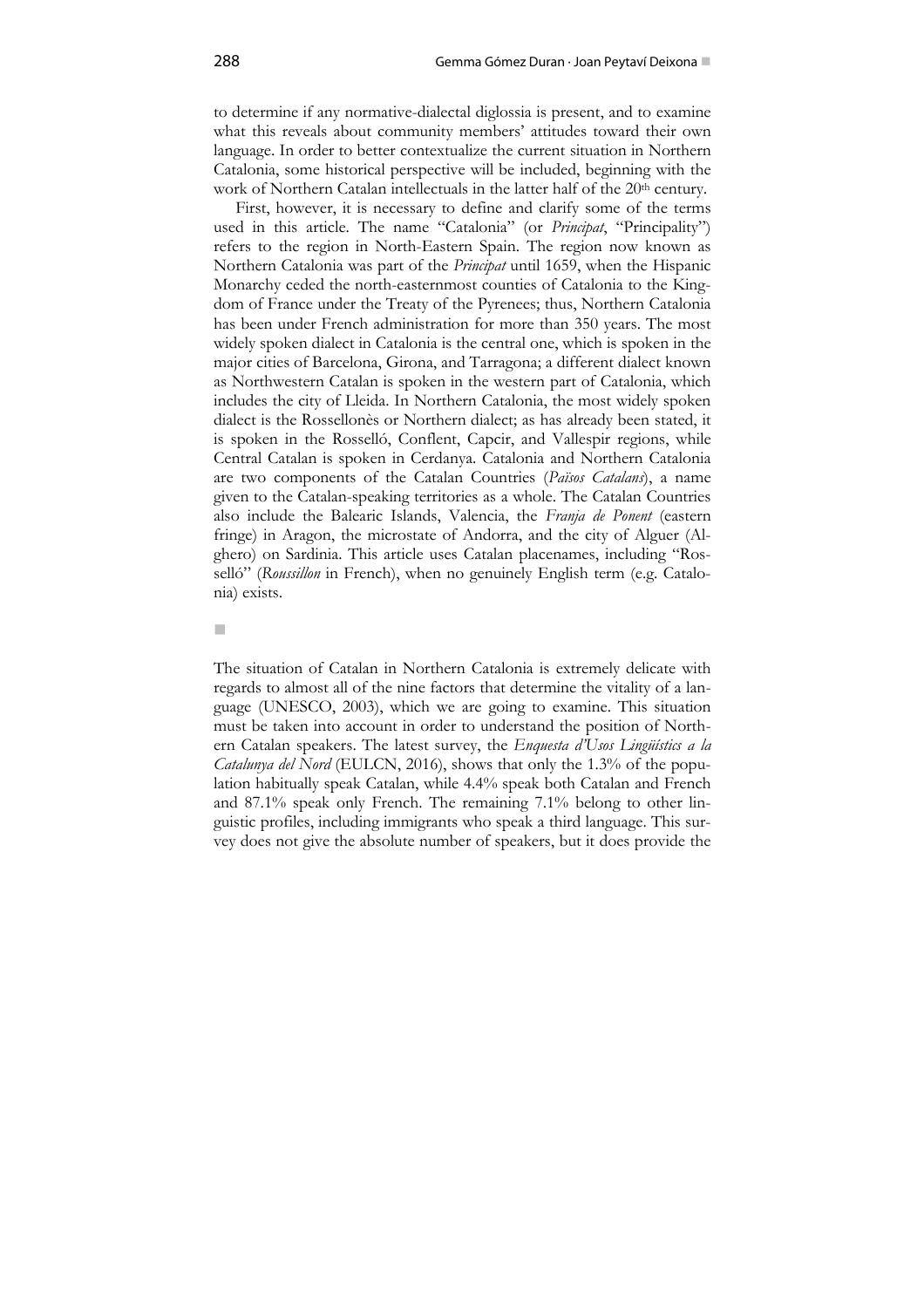rate of intergenerational language transmission, which is lower than 1%. The most positive data is that a majority of Northern Catalans believe that Catalan should be more widely taught in schools and have a greater presence in social events. The Catalan language has currently no official status in France and is present in only a few media outlets in the area; its presence is entirely lacking in many other domains. The number of children learning Catalan is limited and the vast majority of the available pedagogical material for teaching literacy and other subjects is in other dialectal forms, primarily Central Catalan.

The sociolinguistic context in Northern Catalonia differs greatly from that of the dialectal areas that are located in Spain, and particularly from that of the neighbouring *Principat*, where the Catalan language is most widely spoken. This specificity must be examined in order to better understand the positions that Northern Catalans have adopted with regards to the language model they believe ought to be used in Northern Catalonia. Northern Catalonia administratively belongs to France, a centralist state *par excellence* that has created a strong national consciousness inextricably linked to the French language. Since the annexation of the northern Catalan counties under the Treaty of the Pyrenees in 1659, the population living between the mountains of Corberes, in the North of the *Pyrenées-Orientales* department, and the mountains of Albera, in the South, has been influenced by a system of propaganda that glorifies the official culture of the French nation-state, while demeaning all other cultures present within the "national territory" and relegating them to the sphere of family and village life. The local Catalan population, like many others in the case of the construction of the French nation-state, took advantage of the economic boost that the country was experiencing and further assumed the new model built from the French Revolution and the republican model of the 19<sup>th</sup> century: in many ways, France has been the state that provided people a hopeful future as citizens and opportunities for socioeconomic advancement.

Beginning in the late 19th century, the creation of a national consciousness tied to the French language was aided by a new French institution, the *instruction publique* or state school system. The 1881 Jules Ferry law definitively established free secular education in French. The effects of such changes were studied by the historian Eugen Weber, who sought to explain the process of transforming "Peasants into Frenchmen" (Weber, 1983). In the  $20<sup>th</sup>$  century, the model of a rural society made up of small towns was left behind. Agriculture did not provide social advancement and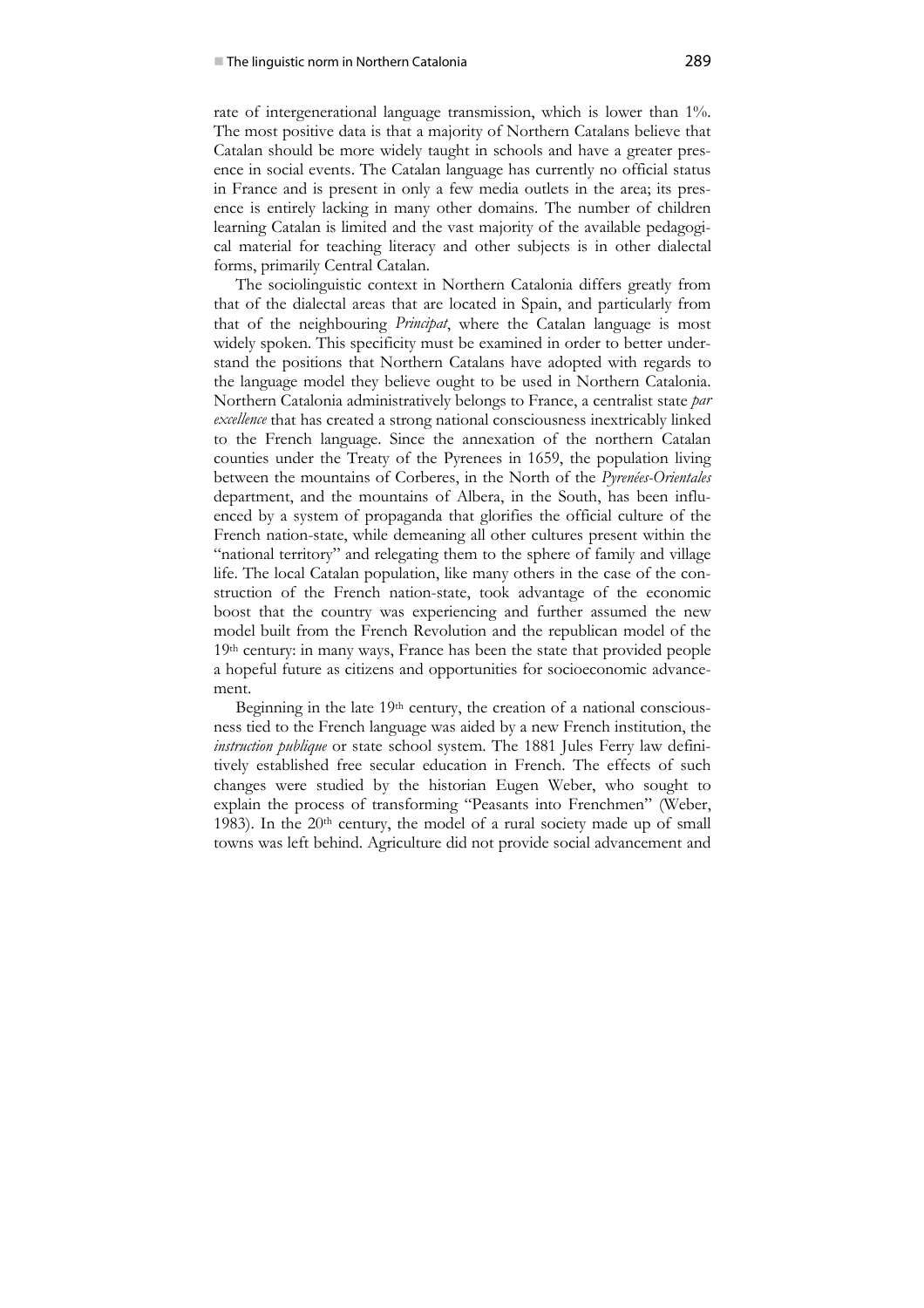was associated with former times. Now, modernity imposed other models that were spread to all households through mass media, especially after cinema, radio and television became widespread. The language spoken by the characters that appeared on the small screen was French.

These changes obviously had sociolinguistic consequences, but the effects of key political events must also be taken into account, namely the two World Wars. The conflict of 1914–1918 sent the Catalan-speaking youth to fight, for the first time, against an enemy they shared with all French citizens. This bloodshed created an irreversible bond. More than 8,500 Northern Catalan soldiers perished fighting for France in this conflict. The first natively bilingual generations began to emerge after the war. These were the people who would experience the Second World War of 1940–1945. Once again, Northern Catalans went to fight for France, at a time of growing French nationalist sentiment. The members of this bilingual generation would definitively interrupt the linguistic transmission of the Catalan language to their children. The moment in which this intergeneration transmission ceased varied according to each family's social and geographic situation, but it can be affirmed that this social or sociolinguistic practice of speaking only French to children was introduced roughly during the war years (Puig Moreno, 1979; Verdaguer, 1992).

In order to analyse how debates around the proper language model developed in Northern Catalonia, it is necessary to understand the sociolinguistic and political situation in this region. Northern Catalonia was a society that associated its own language with an outdated model that was only suitable for use in certain restricted areas; it was not considered suitable for use in formal situations and high literature. However, the process of language normalization that took place in the *Principat* between the end of the 19th and the first decades of the 20th century led to a fairly intense debate among Northern Catalan intellectuals. For a detailed discussion of this debate, see the recent studies by August Rafanell (2007) and Nicolas Berjoan (2011).

Disputes about the language of Northern Catalonia have always been of minor nature; there has never been a linguistic secessionist movement, such as those found in some Catalan-speaking areas like Valencia (where some locals argue that Valencian is a separate language from Catalan, despite consensus among linguists that they are the same language). In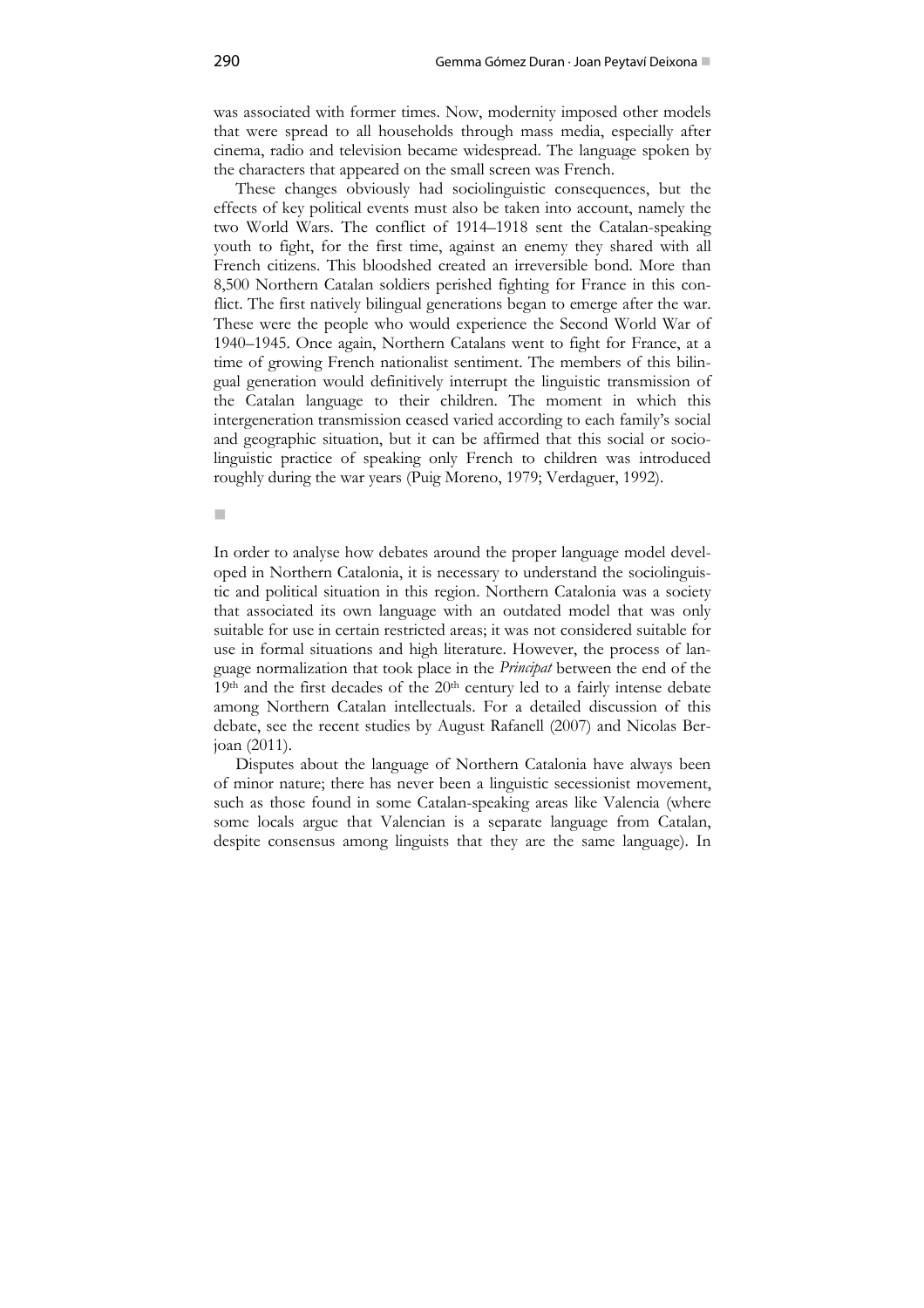Northern Catalonia, the Catalan language is seen as Catalan and not called by any other name. The Catalan spoken there is known to be a local variety with slight differences from other regions, but everybody is fully aware that it is the same language. In any case, it is the French state that has been responsible for creating ideologies related to languages, but it has not needed to create an ideological separation between Catalans because a border already had done so.

Despite the few early discussions of intellectuals referenced by Rafanell and Berjoan, during the 20<sup>th</sup> century there will be some activists who will act in the case of Catalan. They generally favour the use of standard Catalan over the Northern dialect. Behind this choice appears the fact that generally the standard has standing and brings them to a greater cultural, linguistic and historical community, *els Països Catalans*, the Catalan Countries. As the French language acquired great prestige, largely through compulsory education, it was important to move the own language closer to that of the *Principat*, where there was a stronger literary tradition in Catalan and a more favourable political situation. Planes (1976: 21) describes the situation in these terms:

Dialectalitzar massa és posar el català en una situació d'inferioritat de cara al francès [...], tota accentuació de diferències que existeixen entre catalans del Nord i del Sud és dolenta per al progrés del català. La població Nord-Catalana [sic.] és traumatitzada per la frontera.

This "trauma" caused by the state border has been more or less cured by the events of the late  $20<sup>th</sup>$  century and early  $21<sup>st</sup>$  century. The end of Franco's dictatorship in Spain ushered in a new era of increased cross-border contacts, particularly with regards to the work of Catalan language and culture activists from both sides of the Albera mountains. Since the restoration of Catalonia's autonomous government as part of the post-Franco political transition in Spain, Catalan has enjoyed a resurgence as a language of government and education. While Catalans from the Spanish side might once have envied the freedom enjoyed by their Northern neighbours, citizens of a democratic France, today the Catalan-speaking area with a higher standing is the *Principat*, whose international reputation has grown since the 1980s, with one especially transformative event being the 1992 Olympic Games in Barcelona. This period marked the end of the superiority complex of "French Catalonia", which in turn developed an inferiority complex in the face of the growing prestige of "Spanish Catalonia". Despite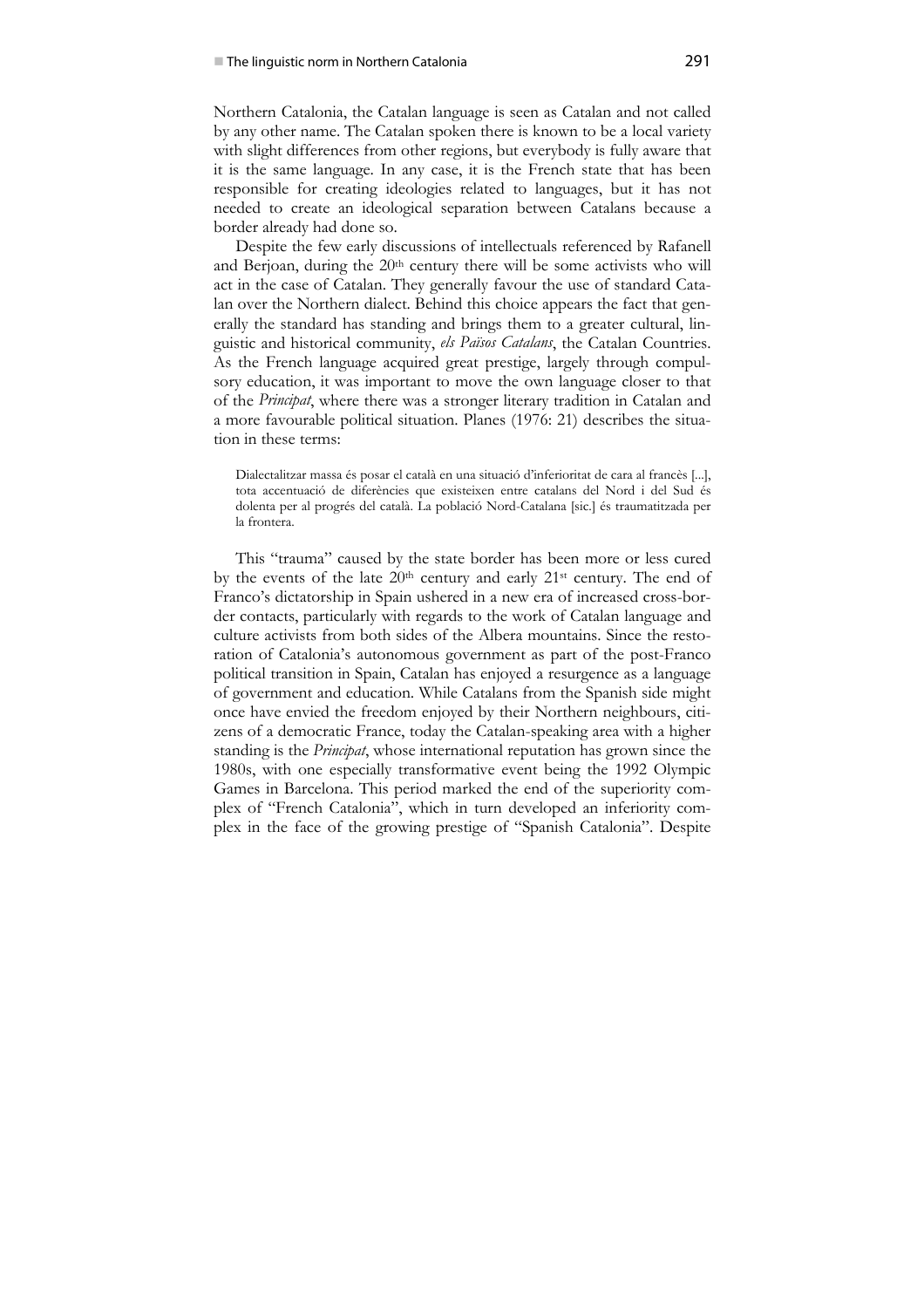the recent Spanish economic crisis, there remain significant economic differences between the *Pyrénees Orientales*, which is one of the poorest regions in France, and the Spanish autonomous community of Catalonia. The Girona region, which borders Northern Catalonia to the south, is the richest in Spain. The economic situation in the Balearic Islands and Valencia is also better than in Northern Catalonia. Thus, these territories have a high reputation in the area and can be attractive in many ways.

In terms of economy, the South Catalan regions, especially Catalonia, are the most attractive; in terms of use of the own language, there is the same situation. Therefore during the second half of the  $20<sup>th</sup>$  century, the standard of the *Institut d'Estudis Catalans* (IEC) became accepted and widely used in Catalan-language texts produced in Northern Catalonia. Orthographic, morphological and syntactic dialectal features are practically absent from these texts. Paroxytone words are accentuated as if they were proparoxytone (*musica* written *música*), plurals of words with elision of the final *n* recover the *n* even though it is never pronounced in the spoken dialect (*catalans*, not *catalàs*), the negation neglects the *pas* and keeps the *no*, etc.1 Sometimes the letter *i* remains as the termination of the first-person singular of the present indicative tense (*canti*, *rebi*, *dormi*), but it rarely appears in others tenses (so *cantavi*, *rebriï*, *dormissi* are usually written *cantava, rebria, dormís*).

In many cases, the language model used copies the Barcelona normative form, something that an earlier generation of "Catalanists" (in the sense of those who study the Catalan language) such as Berga, Amade, Pastre and Pons had advocated in the *Revue Catalane,* a Northern Catalan publication from the first decade of the 20<sup>th</sup> century. It is even possible to read and hear examples in which some forms that could be used, as in other dialects, are avoided in favour of Central Catalan forms. See this sentence: "Per aquesta sola raó podeu ben pensar que estimo el meu poble, el meu Rosselló i la meva bella llengua catalana" (Gensane, 1976: 7). In the Northern Catalan dialect ("Rossellonès"), this same sentence would read "Per *aqueixa*2 sola raó podeu pensar que *estimi* el meu *vilatge*, el meu Rosselló i la *meua* bella llengua catalana". *Aqueixa*, *vilatge* and *meua* are accepted as standard. The only change that would be made according to the standard of the time is *estimi*; the first-person singular verb ending -*i* is accepted in the new *Gramàtica de la llengua catalana* by IEC (2016). Creixell (1976) com-

<sup>1</sup> For a full description of the Rossellonès dialect grammar, cf. Gómez Duran (2016).

<sup>2</sup> *Aquesta* is also possible, although in a secondary form.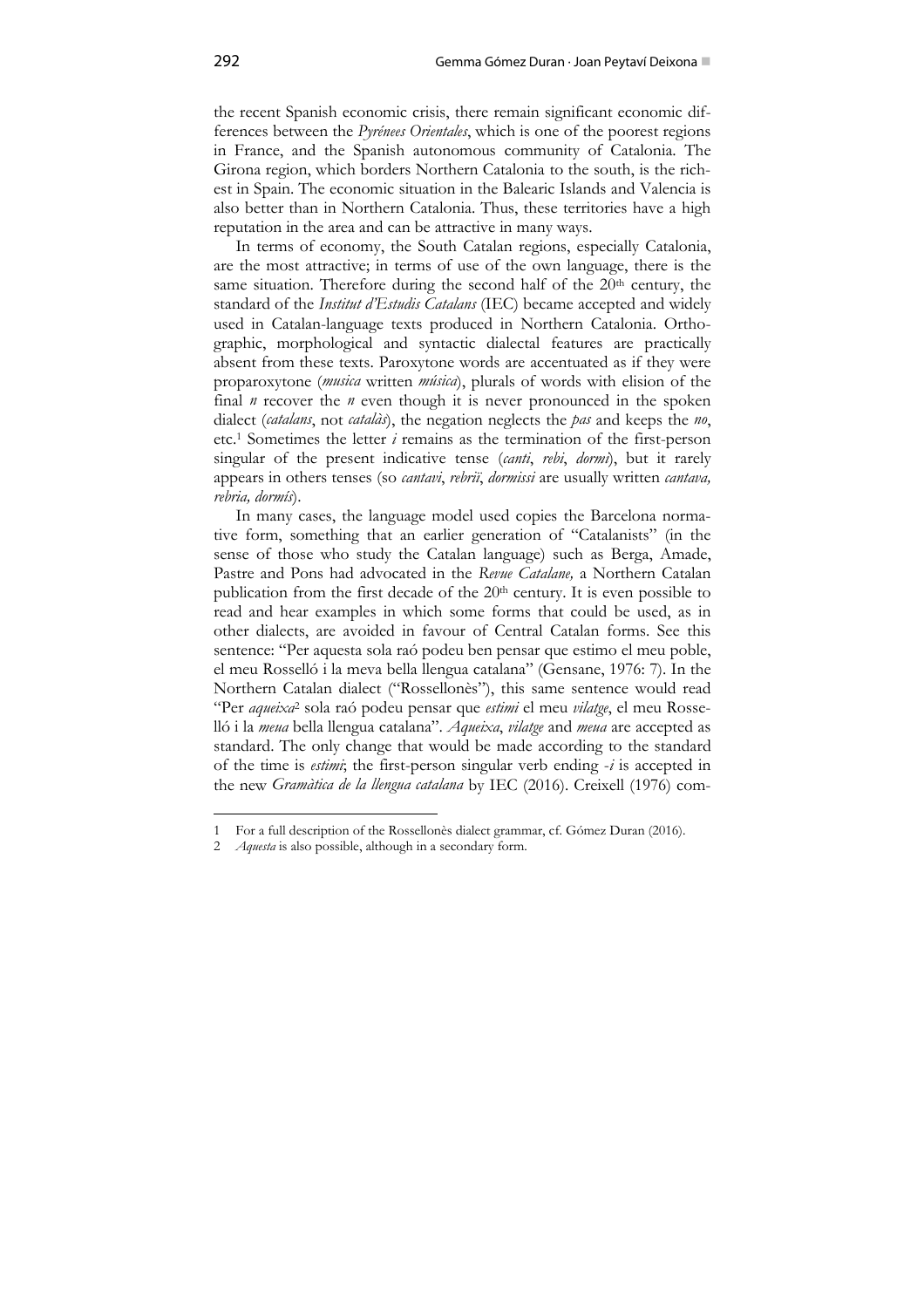ments on these choices of words and advises the preferential use of the Rossellonès dialect; for example, if *ruixat* 'downpour' is admitted, there is no need to use *xàfec*, which is unknown in the dialect. However, this idea is not really followed by other authors.

Many texts contain dialectal words, but they usually appear due to the author's ignorance of standard forms, as in this sentence: "Aleshores quin català dialectal tenim de llestar?" (Gensane, 1976: 8) Here there is a dialectal word and an expression that is limited to a restricted linguistic area: the verb *llestar* 'to choose' and the periphrasis of obligation *tenir de* 'to have to'. Given that the article argues in favour of using a language without dialectal words, the author's use of such forms cannot be considered deliberate.

In the  $20<sup>th</sup>$  century, no academic studies were produced that might serve as a basis for a dialectal standard to complete the model of the IEC – or even diverge or differ from this model.3 The most important study was the PhD thesis of Pierre Fouché (1924a; 1924b), which covers phonetics, phonology and morphology from the perspective of historical grammar. His thesis, however, was published in Toulouse and does not appear to have had much of an impact on Northern Catalan society (we have hardly seen in mentioned in other works). A few years earlier, another author, Carles Grandó, had studied the grammar of Rossellonès Catalan. Though he was not linguist, he wrote *El sota-dialecte català de Perpinyà i de la plana del Rosselló* (Grandó, 1917), a monograph awarded by the *Institut d'Estudis Catalans*, now exhumed and transliterated through the PhD thesis by Vilarrasa Ruiz (2011). Finally, we highlight the work and the reflection done by Lluís Creixell during the last quarter of the century: despite the author's lack of formal linguistic training, he was undoubtedly one of the leading experts and analysts of the local linguistic situation. Thus, for a variety of reasons, it must be concluded that the public debate about the Catalan language was not influenced by any academic studies by linguistics; rather, those involved in the debate were writers and others with an interest in the language, most of whom approached the question from an amateur perspective.

An example of a person with this kind of amateur vision is Gerard Vassalls, who was a strong supporter of dialectal forms (Grau, 2006) until, after several studies, he erroneously concluded that the Rossellonès dialect was derived from the Occitan language and most dialectal words were

<sup>3</sup> Idali Vera, a Catalan teacher and politician from Elna (Roussillon), is preparing a style manual for Northern Catalonia media, which includes dialectal forms.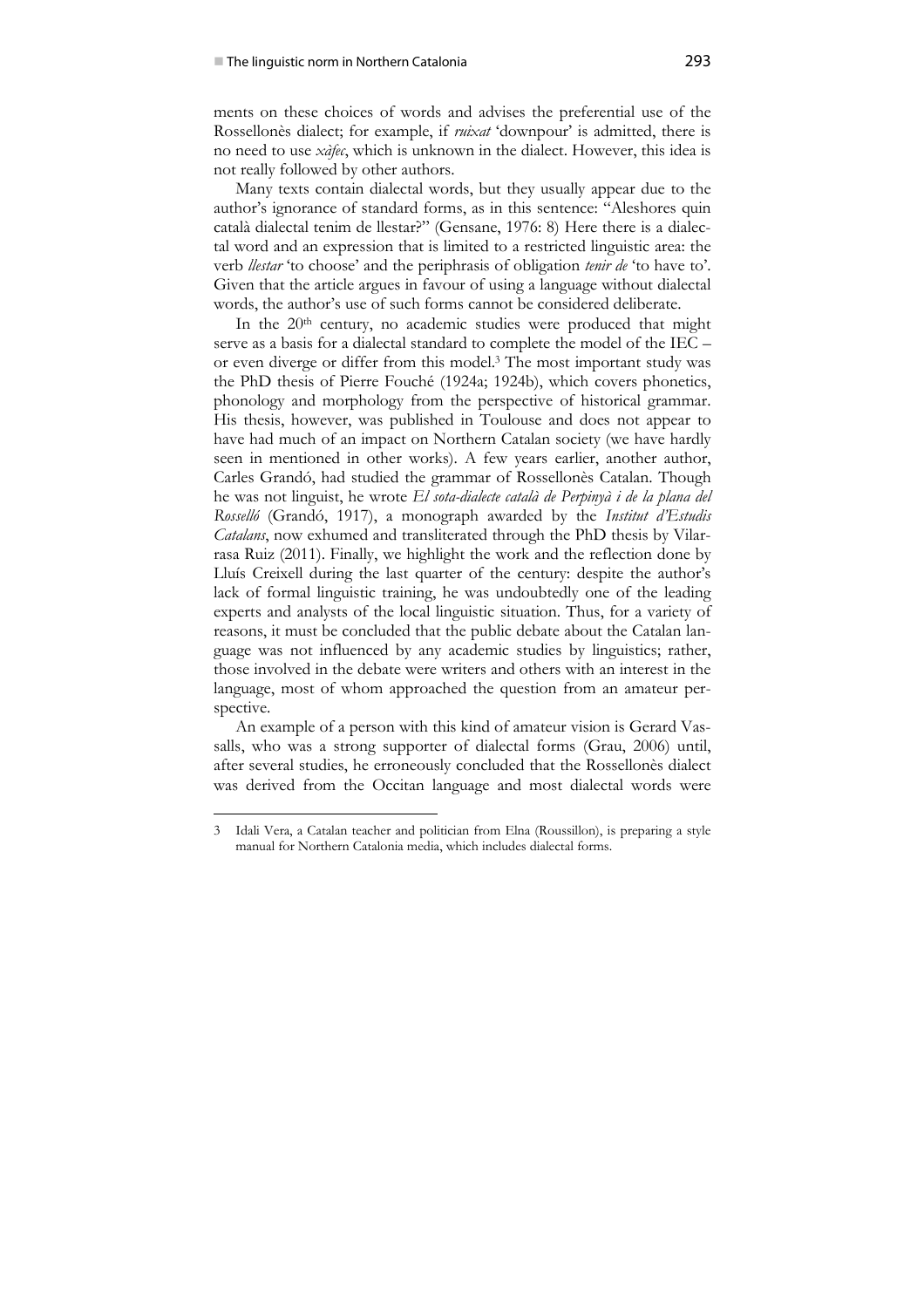actually Occitanisms (Vassalls, 1974: 11).4 From then on, he opted for normative forms. This approach is shared by many authors, who also added that *Rossellonès* Catalan contains many Gallicisms, and they therefore chose to use standard Catalan. That said, it is important to be careful with discussing Northern dialect variants because many could be considered archaisms or variants of Occitan when, actually, they are not – rather, the proximity or promiscuity with this language leads to similar forms that have the same origin (Peytaví Deixona, 2009b). No proposals currently exist as to which words could be accepted as normative and which ones should be polished.

However, some authors wanted to claim the local lexicon as their own. The first "Rossellonist" to include dialectal words in a dictionary was the aforementioned Creixell (1974), in his *Diccionari bàsic francès-català*. This volume is aimed at French speakers from Northern Catalonia who want to learn to speak Catalan and who may already have a passive knowledge of the language. See some of the dictionary entries:

*hein*, faba! [R]; caram! *repas*, àpat m., repeix m. [R]. *papillon*, papallona f., parpallol m [R]. *tracteur*, tractor m. [trºk'to]

In the dictionary, Catalan translations usually use the standard, but Roussillon dialectal words are also included and marked with [R]. In the last example, *tractor*, Creixell gives the normative pronunciation so that Northern Catalan readers will see that it is different from the way they would pronounce the word, which is [tratt'œrt]. The transcription system used is adapted from the International Phonetic Alphabet because of "des nécessités pratiques et typographiques" (Creixell, 1974: 17). In the introduction to the dictionary the author devotes a section to dialect words, *rossellonesismes*:

Aquesta inclusió de mots de casa [...] en comptes de crear una impressió diferenciadora en l'utilitzador, ans al contrari, **ha d'ajudar-lo a prendre consciència d'una llengua pancatalana general, a superar el localisme integrant-lo precisament al corpus de l'idioma**. Cal insistir-hi, una colla d'aspectes [...] pertanyen al català d'altres zones i no són, doncs, estranyeses nord-pirinenques. Això fa que, per exemple, els rossellonesos no han d'hesitar a usar literàriament PUS (viu també a Mallorca). (Creixell, 1974: 11–12)

<sup>4</sup> This article, published in *Sant Joan i Barres* (cf. below), is one of the few that deal with grammar: the author compares the phonetic of *que / què* ('that / what') in Roussillon dialect and in Occitan.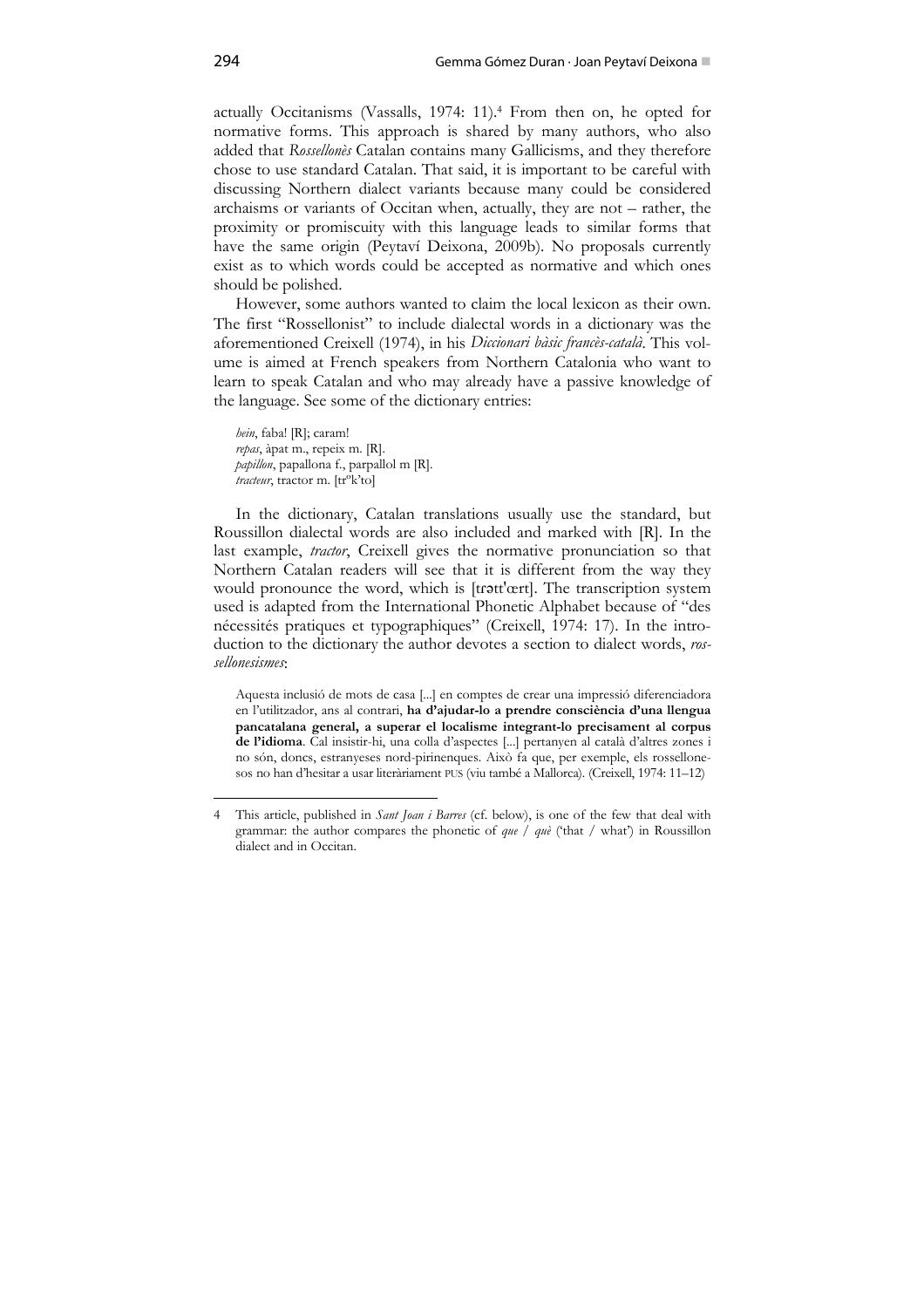### ■ The linguistic norm in Northern Catalonia 295

Creixell's unpublished postgraduate thesis (*Diplôme d'études approfondies*), entitled *L'estàndard. Problemes de la normativització en cerca del model* (Creixell, 1989), aims to contribute to the general and situational reflection on the language model in the debate over the past and present Catalan language. This paper deserves special attention and its reading contextualizes quite well the state of the matter from the Northern Catalan perspective at the end of the 20<sup>th</sup> century. Creixell makes proposals for a local standard that considers tradition and variation while in pragmatic language he advocates a natural convergence of the dialect. He emphasizes the contributions that the dialect –and in this case, Rossellonès– can make to the language as a whole and he demonstrates the impossibility of applying Castilianisms, commonly present in the speech of Catalan speakers from the Spanish side of the border, in most of the Catalan variant used in the Rosselló. Creixell proposes the standardization of the genuine words used between Albera and Corberes as part of the whole Catalan language.

In those years many authors shared the same reflection with Creixell, showing that Catalan had most of the tools needed for a completely normal use of the language yet is still struggling to fully standardize. This opinion, that there is a need to avoid pointless disputes over the use of dialectal versus normative forms and find a middle ground, is advocated by Peytaví Deixona in his recent article (Peytaví Deixona, 2016). In fact, Creixell's comparative analysis of Northern Catalan includes comparisons to other languages; he is very knowledgeable about the range offered by diatopic variation. While the self-taught aspect of Creixell's work might be criticised, his studies demonstrate extensive professional knowledge of the subject matter and it is a shame that they are not better-known today.

The next vocabulary study that deserves mention is the *Vocabulari Rossellonès* compiled by Botet (1997). It is a dictionary of Rossellonès words with the equivalents in French and normative Catalan and contains examples most of which are from literary sources. Botet's dictionary served as the basis for Verdaguer's (2002) *Diccionari del rossellonès*. Both contain only dialectal words; words shared with the rest of the linguistic domain are not reproduced. Finally, Camps and Botet (2013) recently published the *Dictionnaire nord catalan / Diccionari nord català*, which gives three forms for each word: Northern, Central normative and French translation. Although these three dictionaries reproduce dialectal words, in all of them the adhesion to the standard is evident.

Verdaguer also adds the etymology of the Occitanisms and Gallicisms, but he has a tendency to attribute to these languages more influence than it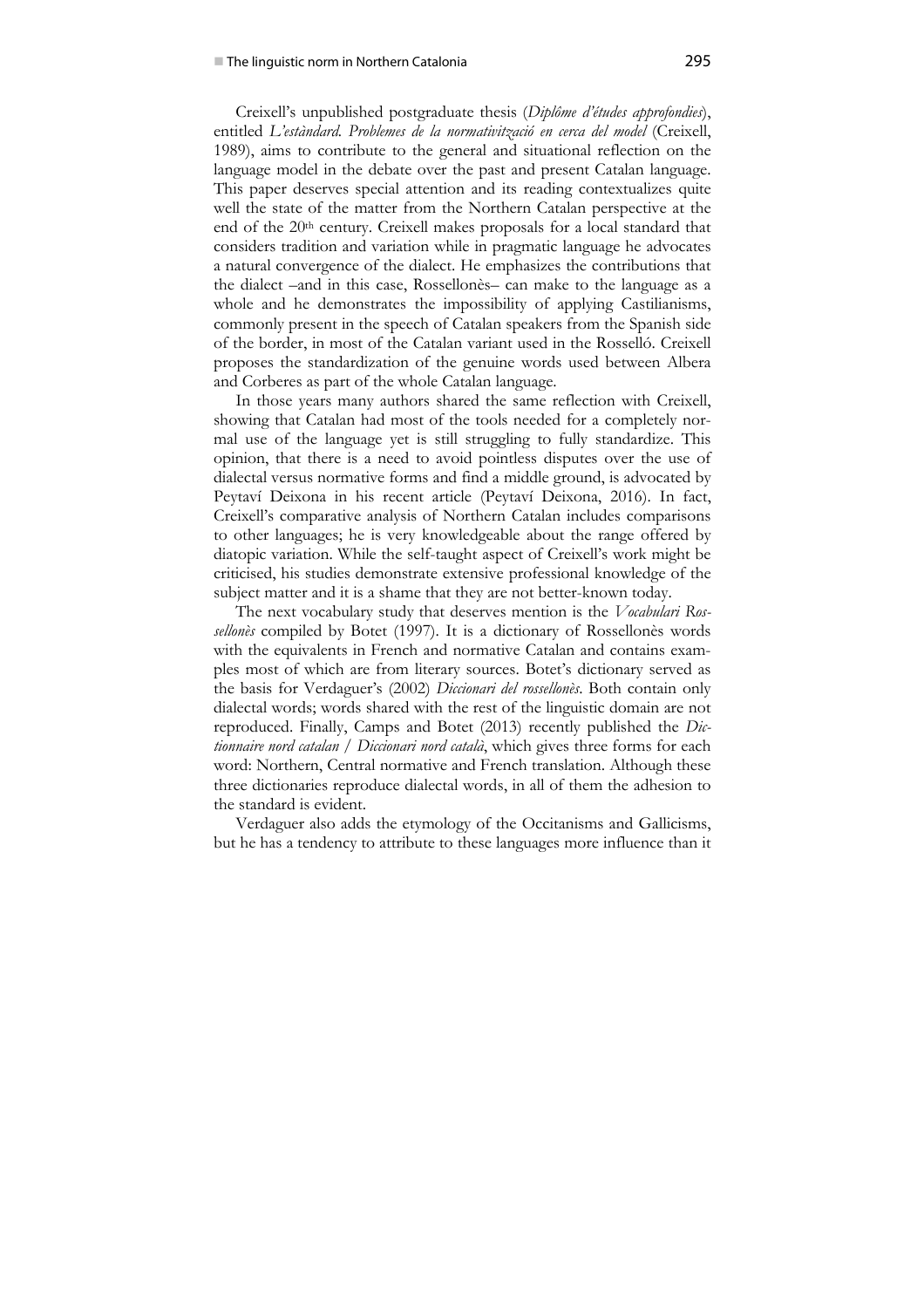would be, which has already been mentioned above (Gómez Duran, 2011). For example, the expression *a polit* 'slowly, caution!' is considered an Occitanism even though it also exists in Girona and it is construed using Catalan words: the preposition *a* and the adjective *polit* 'clean, delicate'. In this case, the Occitan origin that Verdaguer proposes cannot be ruled out, because the same words exist in that language, but neither can the possibility be uxcluded that it evolved independently in Catalan. Some words containing the derivative *-aire*, such as *llauraire* 'farmer' (there is also *pagès*) or *jogaire* 'player', are also considered Occitanisms by Verdaguer, but once more, their origin could be explained by an internal mechanism of Catalan.

In short, up until the present a small number of grammatical studies have been produced that could serve as a reference for proposing a standard for Rossellonès Catalan. Existing studies of vocabulary actually could be used for regulation in this area, even though they were written without any intention of contributing to the creation of a standard, as seen in the introduction to the *Diccionari del rossellonès* (emphasis added):

aquest diccionari no pretén ser de cap manera normatiu, ni fins recollir la llengua estàndard, [...], cada nord-català és, en matèria de llengua, un cas particular. Sens dubte no seria constructiu de presentar una obra d'aquest tipus (normativa), no havent-hi la possibilitat d'aconsellar i encara menys d'imposar solucions. Més que res, una tal obra descoratjaria. El nostre llibre recull informació, sovint comentada, sobre la parla dels nordcatalans, sobretot als segles XIX i XX, gràcies a l'observació i a l'estudi de les obres publicades. El lector hi pot aprendre molt, i millorar, si vol, les seves coneixences lingüístiques. A més a més li pot servir a entendre un text i, si cal, a escriure'n un. Però en aquest segon cas l'escriptor resta lliure d'escriure tal o tal forma. (Verdaguer, 2002: 8)

We underline the sentence "cada nord-català és, en matèria de llengua, un cas particular" ('every Northern Catalan is, with regards to language, an individual case') because it illustrates the idea that there is no dialectal unity. In fact, this is one of the arguments used by several authors against the use of the Rossellonès dialect in writing:

Primerament a Catalunya-Nord, definició geogràfica de la divisió administrativa «Pirineus Orientals», constatem que se parlen un nombre important de dialectes catalans. Hi trobem els sigüents : els dialectes de la Plana del Rosselló, el de la Marenda, el de la Salanca, el del Vallespir, el del Conflent, el de la Cerdanya, el del Capcir i afegim els dialectes professionals utilitzats pels hortolans, vinyaters, pastres, vaquers, pairers, fusters, mariners, pescaires, caçaires i també no podem descuidar l'existència de la parla occitana del Fenolledès. (Gensane, 1976: 8)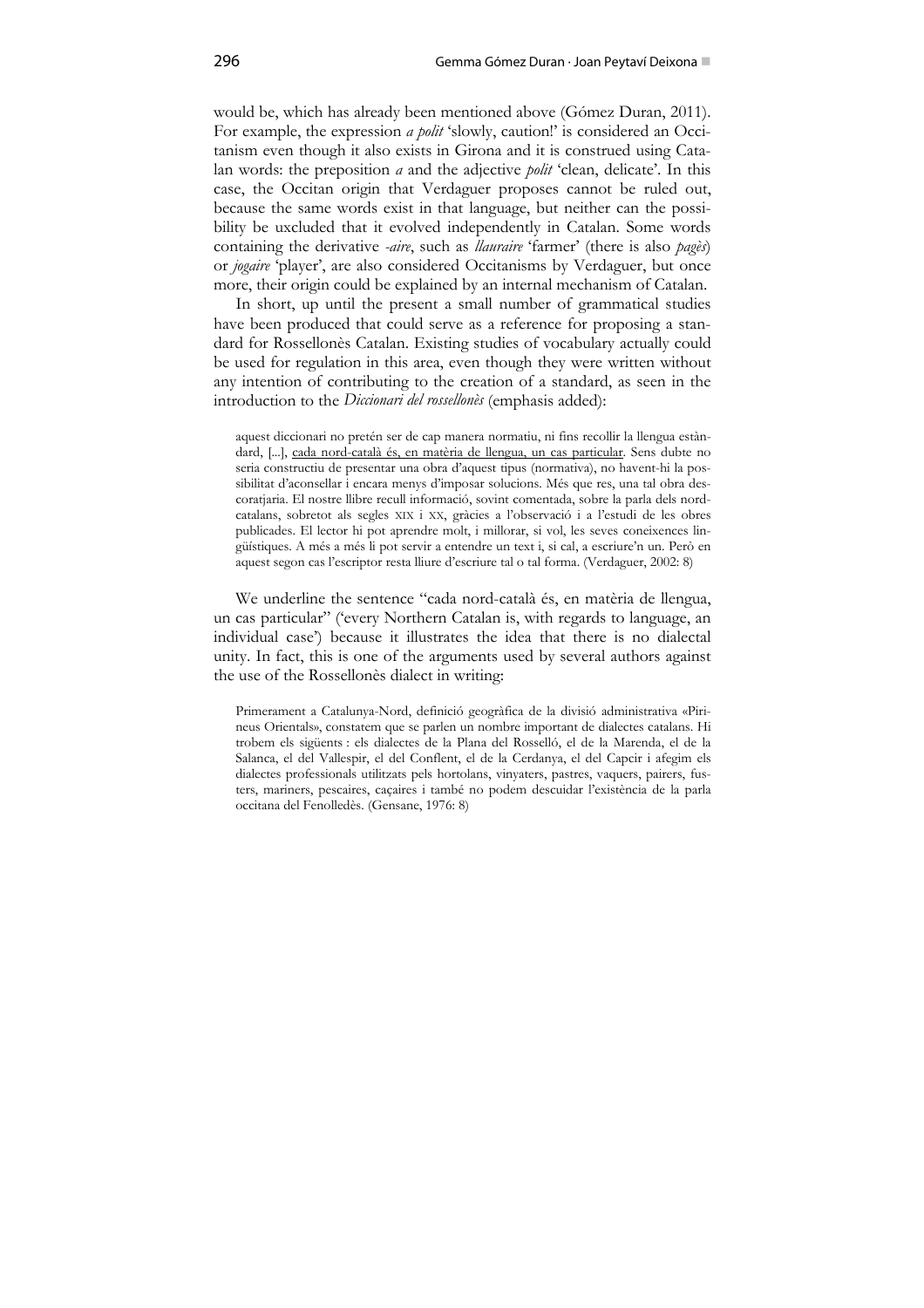This idea would have immediately been refuted if there had been linguistic studies. The research carried out by Gómez Duran (2016) indicates precisely that subdialectal differences are minimal. The *Alta Cerdanya* must be considered separately from the rest of Northern Catalonia because speech there is close to Central Catalan, but the other *comarques* have a high degree of linguistic unity. As everywhere, there are words that have a very limited geographic extension, but the vast majority of the lexicon is shared, just as grammatical features are.

Verdaguer's position on the Rossellonès dialect deserves a more detailed analysis. Pere Verdaguer was a member of the *Grup Rossellonès d'Estudis Catalans* (GREC). He wrote a weekly column in Catalan for many years in *L'Indépendant*, the largest newspaper in the *Pyrenées-Orientales*, and he has participated actively in Northern Catalan literary circles as a writer and as a linguist. His work was recognized by the IEC in 1993, when he became the first representative of Northern Catalonia admitted to the Language and Literature Section (*Secció Filològica*).

In the articles that he wrote for *L'Indépendant*, some of which are collected in Verdaguer (1974; 1982), he sought to explain the standard language to people who had no access to education in Catalan, so that they could eliminate barbarisms and dialectalisms from their speech, thus bringing Northern speech close to the standard. Each article describes a particular aspect of the dialect, most commonly vocabulary, though syntactic and morphological problems are discussed occasionally. Verdaguer's position is ambiguous because he tries to use dialectal words that the reader can recognize, but sometimes, when he could choose a Rosellonès word accepted by the standard, he picks one that is unknown in this area. This can be illustrated with an article in which he speaks about the scope of negation, from the following example: "Cal pas anar a buscar aigua a la font" (Verdaguer, 1974: 104–105). The use of the postverbal particle *pas* instead of *no* is characteristic of the Northern dialect. However the verb *buscar* 'to look for' is not; the only local word is *cercar*. Here *cercar*, which is also admitted, clearly could be used, but Verdaguer prefers *buscar*, commonly used in Central Catalan. Likewise, he never uses the conjunction *mes* 'but', the determiner *qualque*, nor *un munt*, etc.

Verdaguer helped raise awareness of the Rossellonès dialect in different media outlets in Northern Catalonia, and even in the rest of Catalonia, but he never intended for these forms to be accepted as normative. In one paper, he paraphrases Pompeu Fabra, the author of the normative of the Catalan language, when he sais that "convenia d'enriquir i envigorir la llen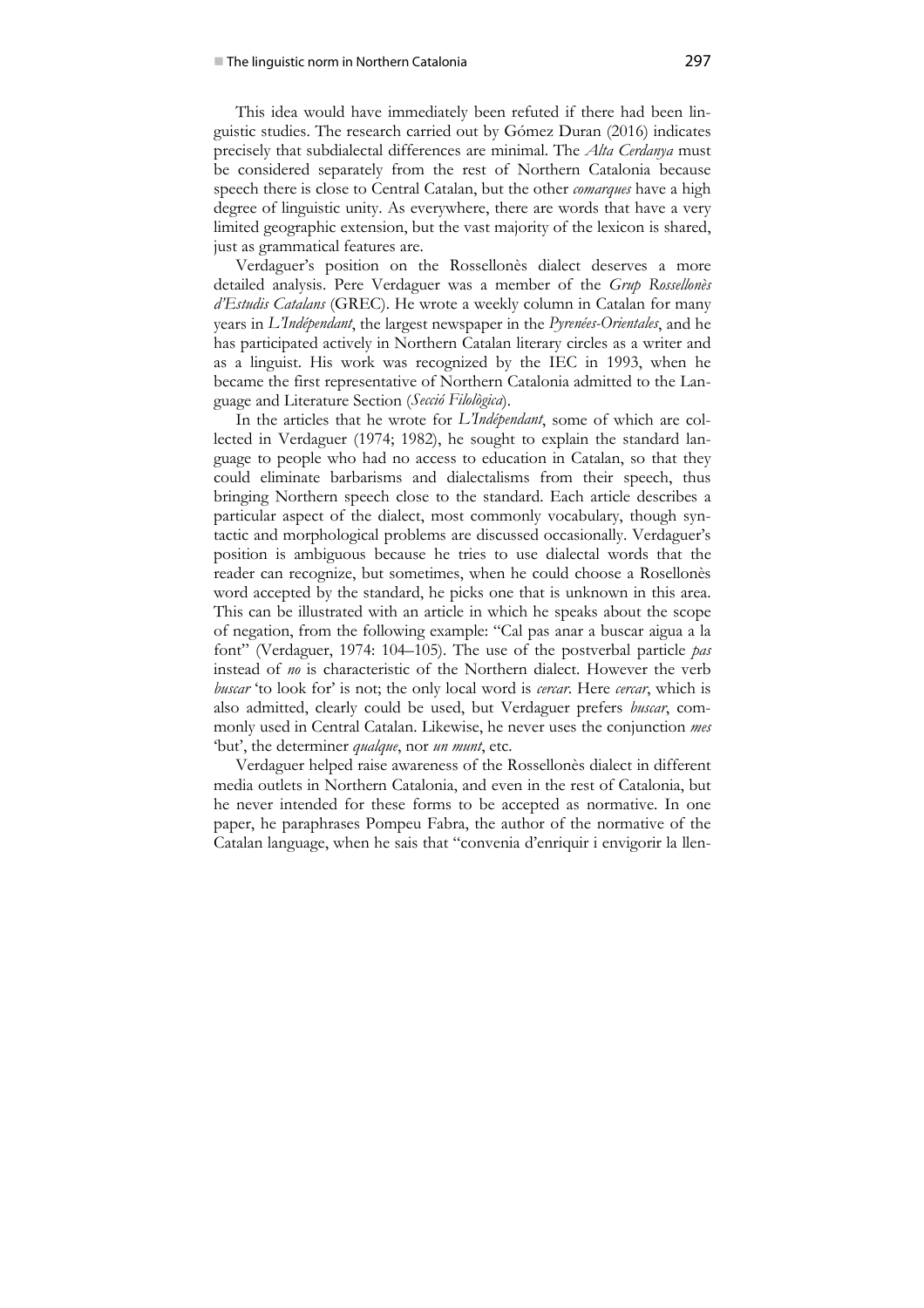gua escrita amb les aportacions dels dialectes. Per això s'havia de veure amb joia que cada escriptor es complagués a usar el major nombre de paraules i expressions pròpies del seu parlar regional". He concludes: "interpretant la intel∙ligent obertura de Fabra, al Rosselló volem per una banda recuperar les riqueses dialectals i per l'altra lluitar per la conservació i l'enaltiment del nostre idioma comú" (Verdaguer, 1976: 48–49). Although he wrote dialectalisms when he published in Northern Catalan newspapers, he never intended for the dialectal richness to enter the general dictionary. Thereby, when he writes formal texts, he only uses normative forms (and we should even say Central forms).

Verdaguer was one of the founders of the GREC, created in 1960.5 This association aims to promote the use of Catalan in Northern Catalonia, including in the area of education, and wants to generalize the rules of the *Institut d'Estudis Catalans*. Its adhesion to the standard is therefore clear. One of the contributions of the GREC was *Sant Joan i Barres*, a review published from 1962 to 1988. The review was modern-looking and its contents included lessons in standard Catalan, as well as short research articles and reflections on the language. The GREC included people from the world of letters, as well as members from the world of society and politics belonging to different ideological currents.

In the 1960s, the Catalan language began to have some presence outside the family, at the same time, paradoxically, that the use of the language began to decrease at home because intergenerational transmission had ceased after the Second World War. This process was slow and the first Catalan lessons were not introduced in elementary schools until 1975; Verdaguer explains how Catalan first came to be taught in a few schools:

<sup>5</sup> As it appears in the magazine *Tramontane* (No. 439–440, 1960, p. 232), the first *GREC* is defined as follows: "Un *Grup rossellonès d'estudis catalans* a été créé à Perpignan. Son but est de vulgariser ce qu'il convient de savoir de la langue catalane et de mettre en relief la culture qui y est attachée." The management committee consists of "Membres d'honneur : J.S. Pons, C. Grando, Guiter, Brazès, Francis. Président : Llech-Walter. Vice-présidents : Jordi Pere Cerdà, J. Deloncle. Secrétaire général : Paul Roure. Secrétaire : E. Oliveres-Picó. Trésorière : Mme Maiffret. Conseillers : Mmes Grau et Cayrol, MM. Bassèdes, Bauby, Bernis, Cortade, Chaumeil, Despéramons, Grau, Loumagne, Mas, Pépratx, Ponsich, Ruf, Ruffat, abbé Vergès." The *GREC* aims at "organiser des cours de langue, de littérature et de culture catalane en situant ces disciplines dans leur cadre géographique et historique". Information provided by Marie Grau, Université de Perpignan-Via Domitia.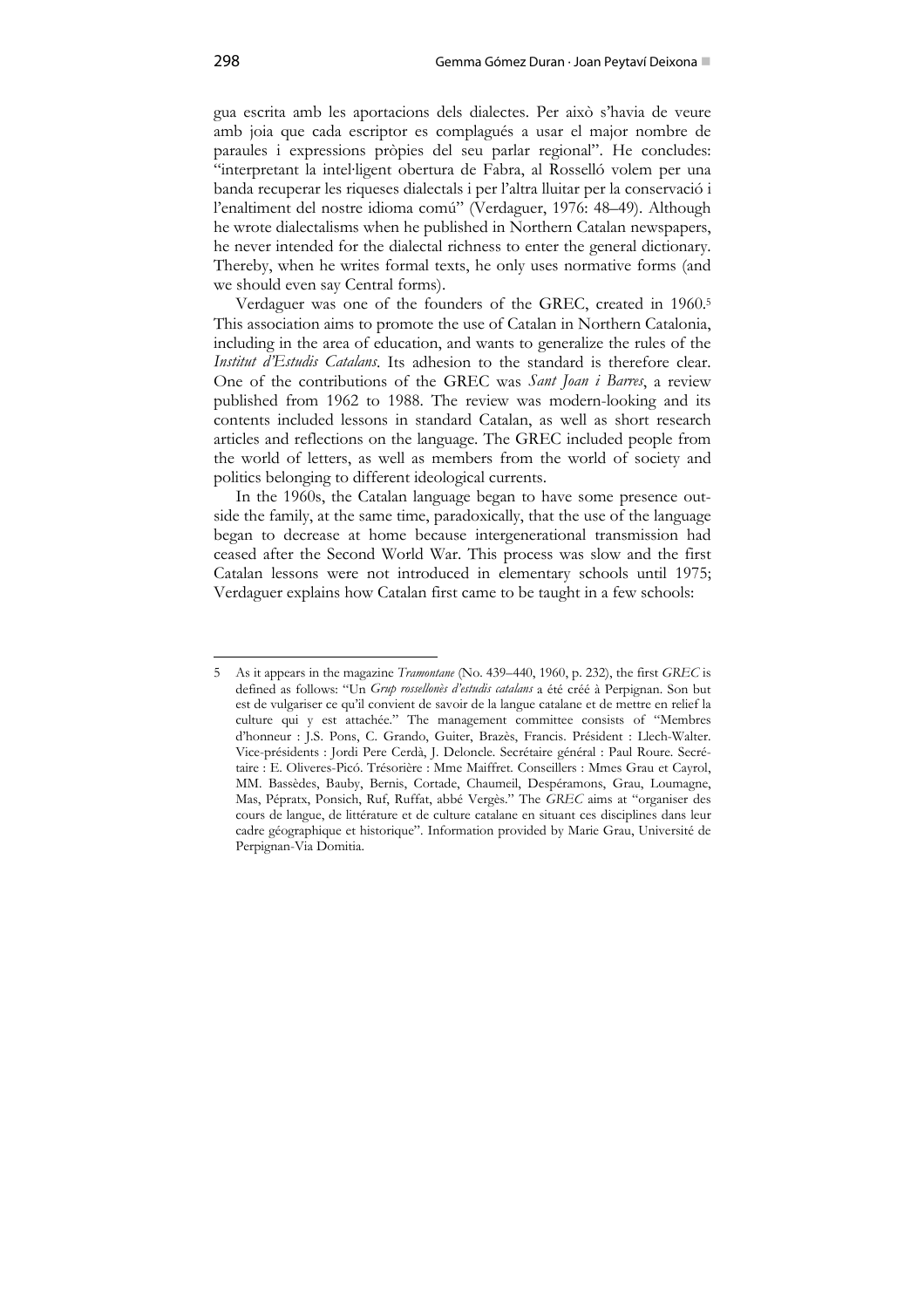Gràcies a la iniciativa d'un inspector i del G.R.E.C. la llei Deixonne s'aplica en algunes dotzenes de classes. Recordem que la llei Deixonne, del 1951, preveia la possibilitat d'ensenyar el català [like all other "regional languages" (*langues régionales*)] a raó d'una hora setmanal a condició que els pares ho demanessin i els mestres acceptessin de ferho (i en tinguessin la capacitat). Els mestres no tenien cap formació catalana [...]. En aquestes condicions els consellers del G.R.E.C. encoratjaven els mestres a ensenyar el català que sabien, amb incorreccions o no, amb dialectalismes o no, i que no es preocupessin si el seu català era molt local. (Verdaguer, 1984: 102)

The introduction of the Catalan language into the classroom sparked a debate in the pages of newspapers about the proper teaching model. In response to this controversy, the GREC devoted a full double issue of *Sant Joan i Barres* (nos. 63–64, 1976) to this question, publishing articles written by several readers and members of the GREC. It includes an article by Verdaguer that provides a good overview of the situation of the teaching of Catalan. Verdaguer raises the issue that Catalan-language classes are taught by those teachers who volunteer to do so, many of whom do not have any formal training in Catalan. As a result, the only Catalan they could teach is the Catalan they learned in their towns and villages: "L'actitud més lògica, més justa i més eficaç a adoptar consisteix a basar-se sobre els coneixements de la llengua parlada dels mestres voluntaris" (Verdaguer, 1976: 48). Costa and Duran (1981) also stated that teachers did not have any training and, therefore, they could only use this local Catalan. Verdaguer argued in favour of using this language model because parents could recognize it and would be able to talk with their children, whereas the teaching of standard forms could cause parents to feel that School Catalan is too distant from that which they spoke and therefore to conclude that attempting to speak their children's Catalan would be too difficult. Another reason to favour the teaching of local forms was that the children may already have a passive knowledge that they could convert into active without too much effort.

This same view was defended by Bernardó and Rieu (1977). They added that Northern Catalans found that the Catalan spoken in Spanish regions used many Castilian forms and therefore viewed it as a foreign language. The authors feared this mentality could lead to a rupture between elderly speakers and young people studying standard Catalan, a situation that would indeed come to pass in the last decades of the  $20<sup>th</sup>$  century. While middle-aged people might more easily understand that there are differences between their own Catalan and the Catalan that children learn at school, elderly people might tend to focus on differences instead of points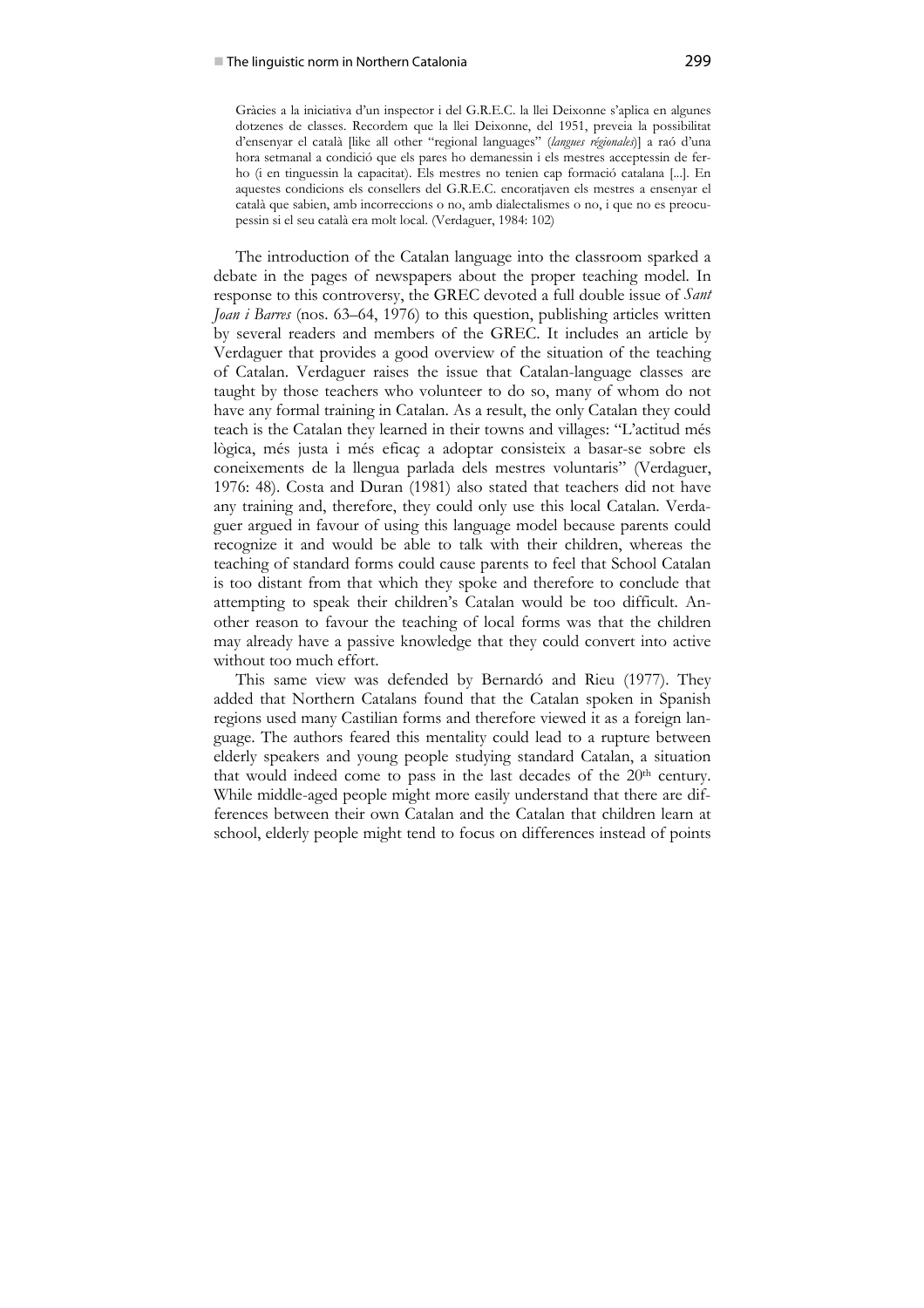of convergence. It must be remembered that the practice of speaking French to children had been very strongly established among the Northern Catalonia population. When grandparents made the effort to speak Catalan with grandchildren (which must be considered an exceptional situation) and the grandchildren used a word learned at school with which the grandparents were not familiar, the older generation said that the younger generation spoke "Spanish" and that they did not know this language. Inversely, the grandchildren corrected their grandparents because they did not speak Catalan "correctly" – that is to say, they did not speak the Catalan taught in schools (Peytaví Deixona, 2007). It was precisely for this reason that Bernardó and Rieu argued in 1977 that the language model taught in schools should be the Rossellonès variety, which at the same time would give this variety greater prestige. The situation of Catalan in schools will be discussed further in a moment.

a.

Thus far, this article has looked at the sociolinguistic context, the (lack of) existing studies, and the views of a few authors with regards to the use of Northern Catalan versus standard Catalan forms. The remainder of the text will be devoted to analysing the varieties of Catalan used by several notable Northern Catalans, including reporters, teachers, public servants, singers, and both amateur and professional writers. Since the GREC stopped publishing *Sant Joan i Barres* in 1988, its only publication has been the *Almanac Català del Rosselló*. The conception of the *Almanac* is completely different: it is a collection of tales and poems written primarily by amateur authors, although there are some by professional writers. The degree to which texts adhere to the standard established by the IEC differs between amateurs, who do not know the rules, and professionals. In the first case, editors and proof-readers adapt the written form to the standard orthography, while retaining most of the morphological, syntactical and lexical forms of the Rossellonès dialect, though these are not accepted by the IEC. On the other hand, the professional authors use standard grammar, while attempting to maximize the use of Rossellonès terms – so long as these terms are also accepted in the normative dictionary.

Another publication that appeared during the same period was the magazine *Terra Nostra*, which has been published in Prada since 1965 by Ramon Gual. Each issue is a monograph, without set periodicity, with the common denominator of Northern Catalan topics. The language of publi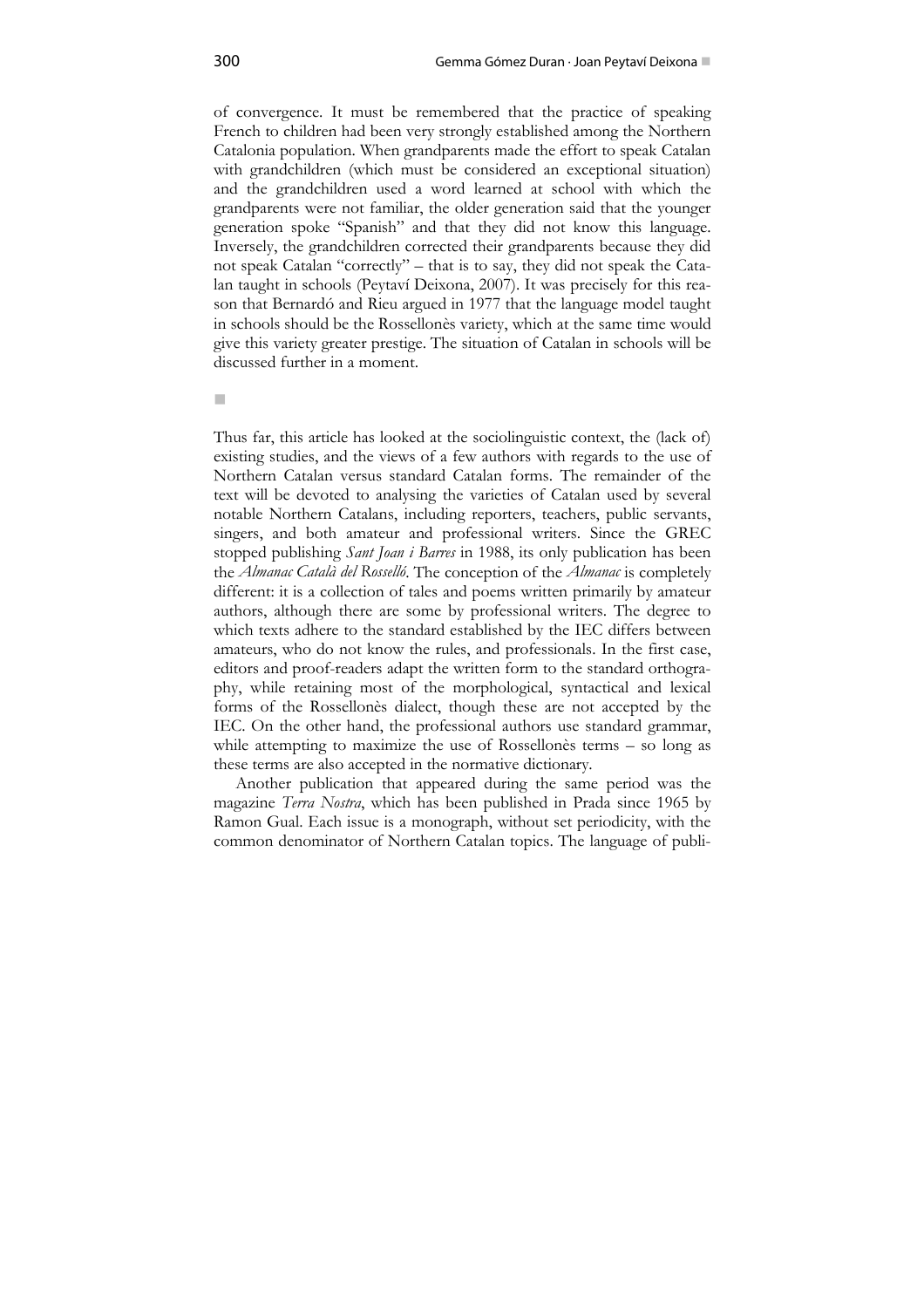cation is mostly, though not exclusively, Catalan. In addition to the magazine, Terra Nostra publishes on Catalan topics with a collection called *Biblioteca de Catalunya-Nord*. As in the case of *Sant Joan i Barres*, the language model is usually the standard, but it may include some lexical or grammatical Rossellonès forms, especially when songs and folk tales are transcribed.

In the last ten years, three more reviews in Catalan have appeared in Northern Catalonia. *Vallespir* (2005–) is entirely in Catalan. It is a cultural review focused on the Vallespir region and covers a variety of topics, including history, literature and nature. As in the *Almanac Català del Rosselló*, the articles written by the editorial board are in perfect standard Catalan, while the short stories by folk authors include some dialectal forms. They are engaged in the standard forms, but at the same time they respect the dialect as much as possible, which is the same criterion applied in *Mirmanda* (2006–). This bilingual Catalan-French university review examines the idea of borders, with a territorial focus that covers the Catalan areas lying on either side of the easternmost portion of the Spanish-French border, that is to say Northern Catalonia and the North of Catalonia. Finally, *Aïnes Noves* has been published by the professors of Catalan at the University of Perpignan in 2007, 2008, 2011 and 2016. Although the title is in a dialectal form (*aïnes* 'tools', rather than *eines* in the standard), the articles are in standard Catalan.

There have been other smaller magazines published in Catalan or bilingual Catalan-French, which Verdaguer (1997) and Jané (2011) list. Besides these journals, there are other media outlets that use Catalan, such as the online newspaper *La Clau*. The website itself and all news items published by *La Clau* have two versions, one in French and the other in Catalan. The approach to the language used is based on standard Catalan, but many Northern forms are included when accepted as standard, even if they differ from Central Catalan. For instance, they use the feminine possessive *meua*, the demonstrative *aqueix* or some specific words like *heretatge* instead of *herència*.

The position of *Ràdio Arrels*, however, is absolutely normative. Northern Catalonia's only entirely Catalan-language radio station does not seem to have made a deliberate decisions to use only standard Catalan, but it must be noted that all announcers speak standard language, and many of them come from the Spanish side of the state border. Listeners are aware of this and when they are interviewed on the radio they naturally tend to speak in standard Catalan, if they are able to do so, due to the well-known phenomenon of mimicry.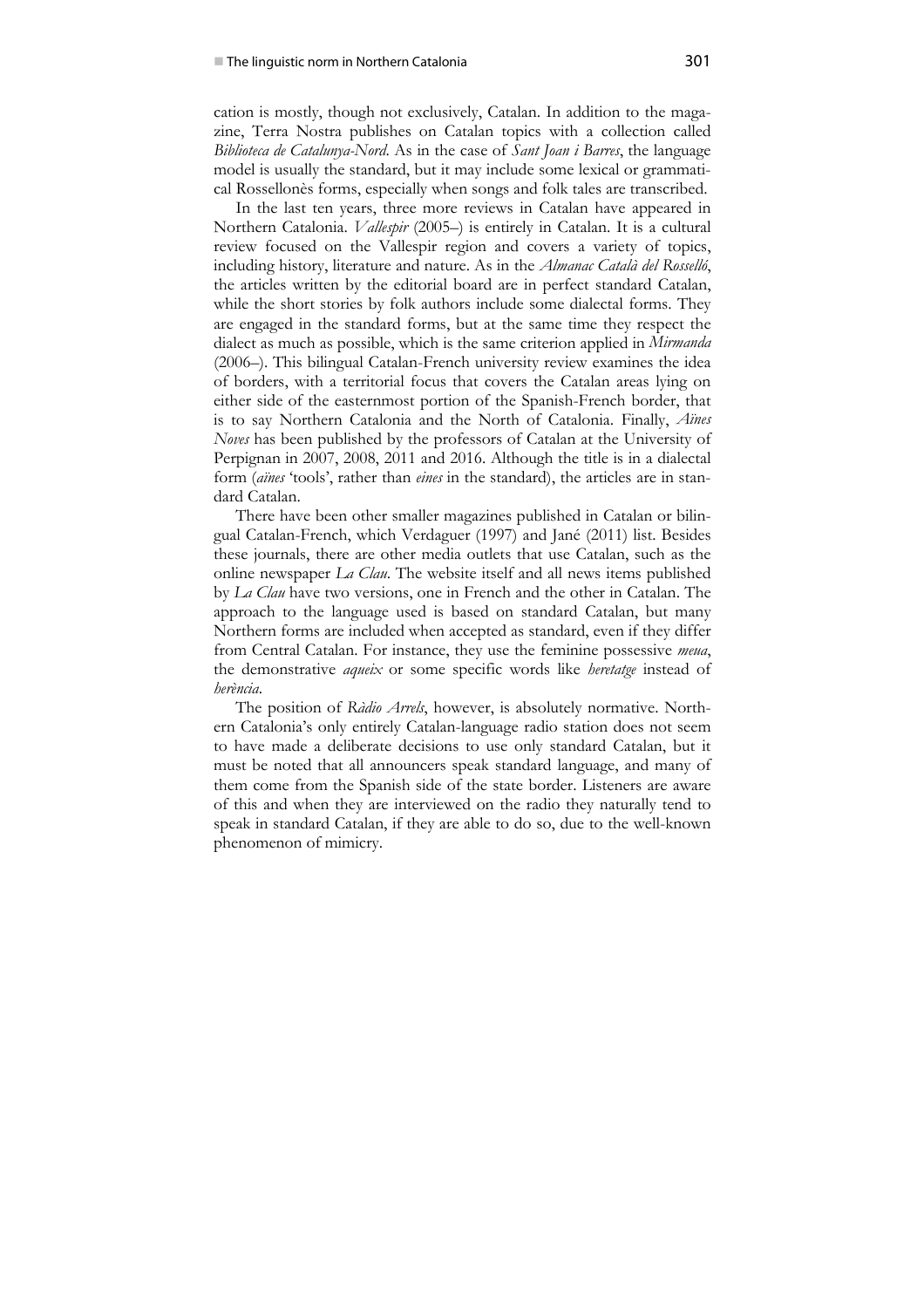Some presenters and entertainers speak in a dialectal form. Two examples are the composer-songwriter Joan-Pau Giné (1947–1993), author of the records *Adiu, ça va?* (Giné, 1978) and *Bona nit, cargol* (Giné, 1984), and the radio presenter Gerard Jacquet (b. 1955). The latter is a singer, poet, playwright and entertainer. As a host at the public radio station *France Bleu Roussillon,* Jacquet is committed to the Rossellonès dialect, with the intention of redeveloping it, though many Catalan nationalists criticize him because he does so in French. One of his most recent published works, *Le petit dico d'aquí I & II* (2008; 2009), includes various Catalan expressions used in the French spoken in Northern Catalonia, which he illustrates with everyday humorous situations with folklorist tone. He manages to give some much-needed dignity to the language in a region where its situation is precarious. In some cases, he uses words or phrases that have largely fallen into disuse: here he slips into "patrimonialization" or the fossilization of the dialect.6 The two volumes of *Le petit dico d'aquí* are bestsellers in Northern Catalonia, which shows that there is widespread interest in local language and culture, but this also reflects a situation in which, in order to connect with the Catalan language, most Northern Catalans must do so through French.

The songwriter Giné contributed to *Els llibrets d'en Titella* (Sabench / López / Giné, 1980), a book designed for teachers and consisting of ten children's tales presenting everyday situations. This book is unique among the publications reviewed for this article in that it offers an orthographical proposal that differs from the standard (as Vassalls did, as stated above). For instance, there are some adapted forms, such as an open *o* always emphasized with an accent: *lo que vòl dire*; *fòrces de los que l'han perduda*. This feature serves to distinguish between *o* pronounced as [u] (*dos*, *fonzo*, *tot*) and *o* pronounced as [o] (*tròbi*, *sòla*, *pòc*).

The publishing house *El Trabucaire* has been in operation since 1985. It publishes books in Catalan, Occitan and French, but has positioned itself as primarily Catalanist from the beginning. *El Trabucaire*'s books are quality products, both in substance and in form. They include literary and scientific works and books intended for the general public on topics such as history, sociology, and education, as well as a good number of dictionaries. The language model used by the publishing house is the standard, which is associated with a modern view of language, as seen in the company's definition of its own philosophy on its website:

<sup>6</sup> Whatever it is, the writings of Gerard Jacquet would deserve both philological and sociological study.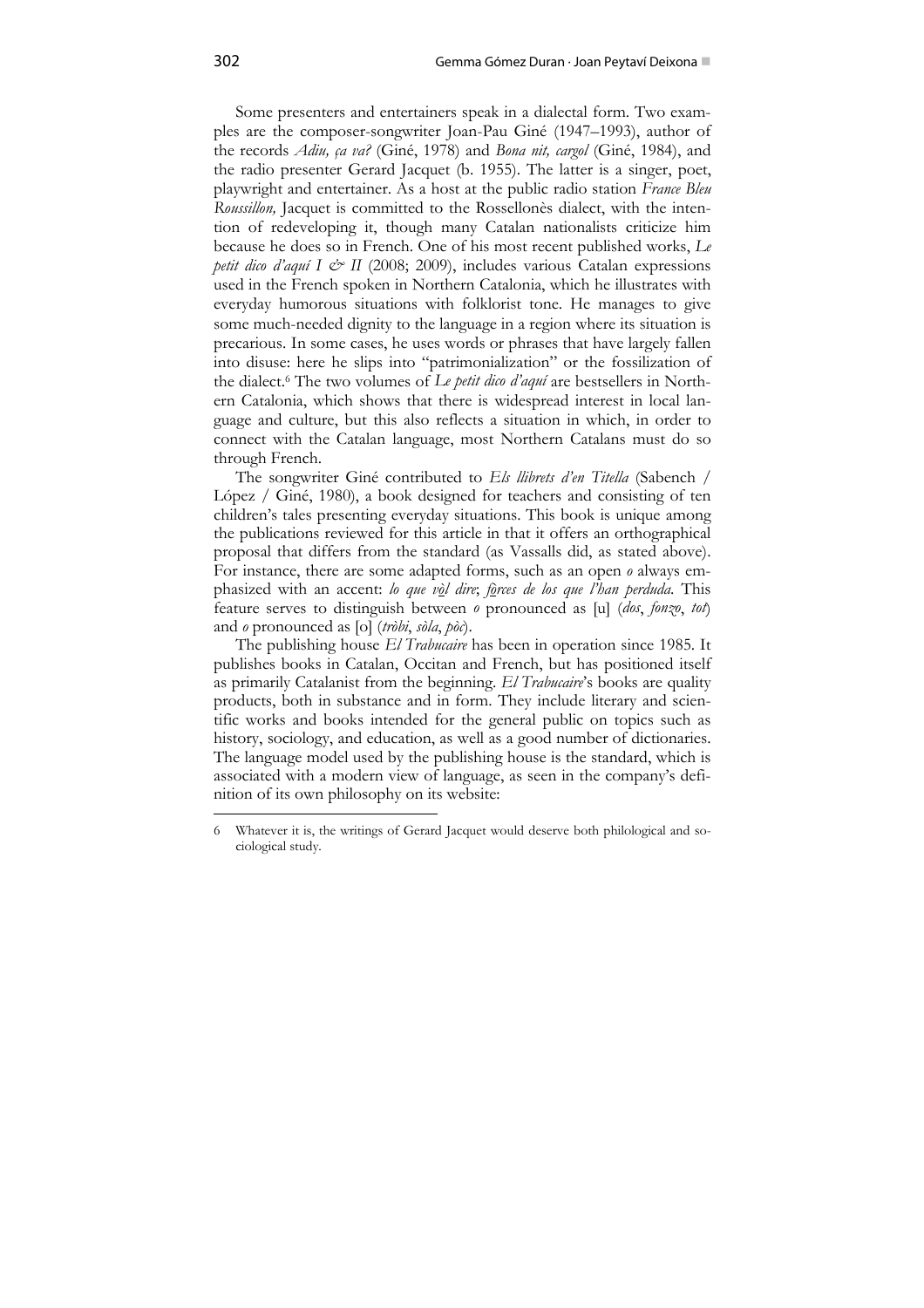#### ■ The linguistic norm in Northern Catalonia 303

La seva línia de força és d'afirmar i de demostrar pel seu treball que la cultura catalana i la cultura occitana són les expressions dinàmiques de pobles vius, i que es situen "a la punta" a nivell de la qualitat. L'editorial porta una especial atenció a la normalització de l'estatut d'autor nord-català : l'autor nord-català és un creador "sense frontera" que cal fer reconèixer com a català –o occità– i com a escriptor. […] Les nostres llengües i les nostres cultures s'enriqueixen mútuament dels contactes que cal multiplicar i ampliar, en contra de tots els partidaris del tancament i de l'exclusió. Serà només al tractar les nostres llengües i les nostres cultures com a professionals, sent rigorosos sobre la qualitat tot respectant les nostres orientacions, que podrem arribar a una situació de normalitat cultural i perquè no esdevenir una eina eficaç del desenvolupament local.7

At the institutional level, when Catalan is used – which is not a common occurrence – it is always in the standard form. The municipal government of Perpignan makes some use of the language, unlike the Council of the Department (*Conseil Général*) of the *Pyrenées-Orientales*, which does not even have a Catalan version of its website.8 The University of Perpignan's website has some pages translated into Catalan.<sup>9</sup> There are private institutions that promote Catalan, such as the rugby clubs USAP (rugby union) and *Dragons Catalans* (rugby league) and the educational association *La Bressola*. All of them have their websites in standard Catalan. Among privatesector companies, use of the language is increasing: new business objectives and opportunities are increasingly oriented southwards, towards the other side of the state border. In the case of the USAP rugby club,10 certain dialectal words appear on fan merchandise such as stickers for cars (*nins a bord* 'children on board', *aixurit* 'clever'), but not in formal texts. A sign at the exit of the Aimé Giral stadium reads *Sortiu lentament* 'go out slowly' (close to the French *Sortez lentement*), whereas native speakers of the Rossellonès variety of Catalan would say "Salliu a poc a poc*"* (*a poc a poc* could be used at the stadium, because it is a normative form). Another example of the use of standard Catalan words rather than local forms is the absence on the USAP website of the word *jogaire* 'player', a word used by all Northern speakers, including members of USAP (players, staff or partners); instead, the club uses the standard form *jugador* in its official texts.

<sup>7</sup> Website of the publisher *Trabucaire*, in the section *La Maison d'édition* [accessed 03/03/2012]: <www.trabucaire.com/index.php?option=com\_content&view=article  $\&\text{id}=1\&\text{Itemid}=2$ . At our last access on  $17/05/2016$ , we could not find this presentation any longer.

<sup>8</sup> Website of the City of Perpignan, in Catalan version, and of the *Conseil Général* [accessed  $11/05/2016$ ]:  $\langle$ www.perpinya.com/ca> and  $\langle$ www.cg66.fr/>.

<sup>9</sup>  $\langle$ www.univ-perp.fr/ca/> [accessed 11/05/2016].

<sup>10</sup> Website of USAP [accessed 11/05/2016]: <www.usap.cat/index.php>.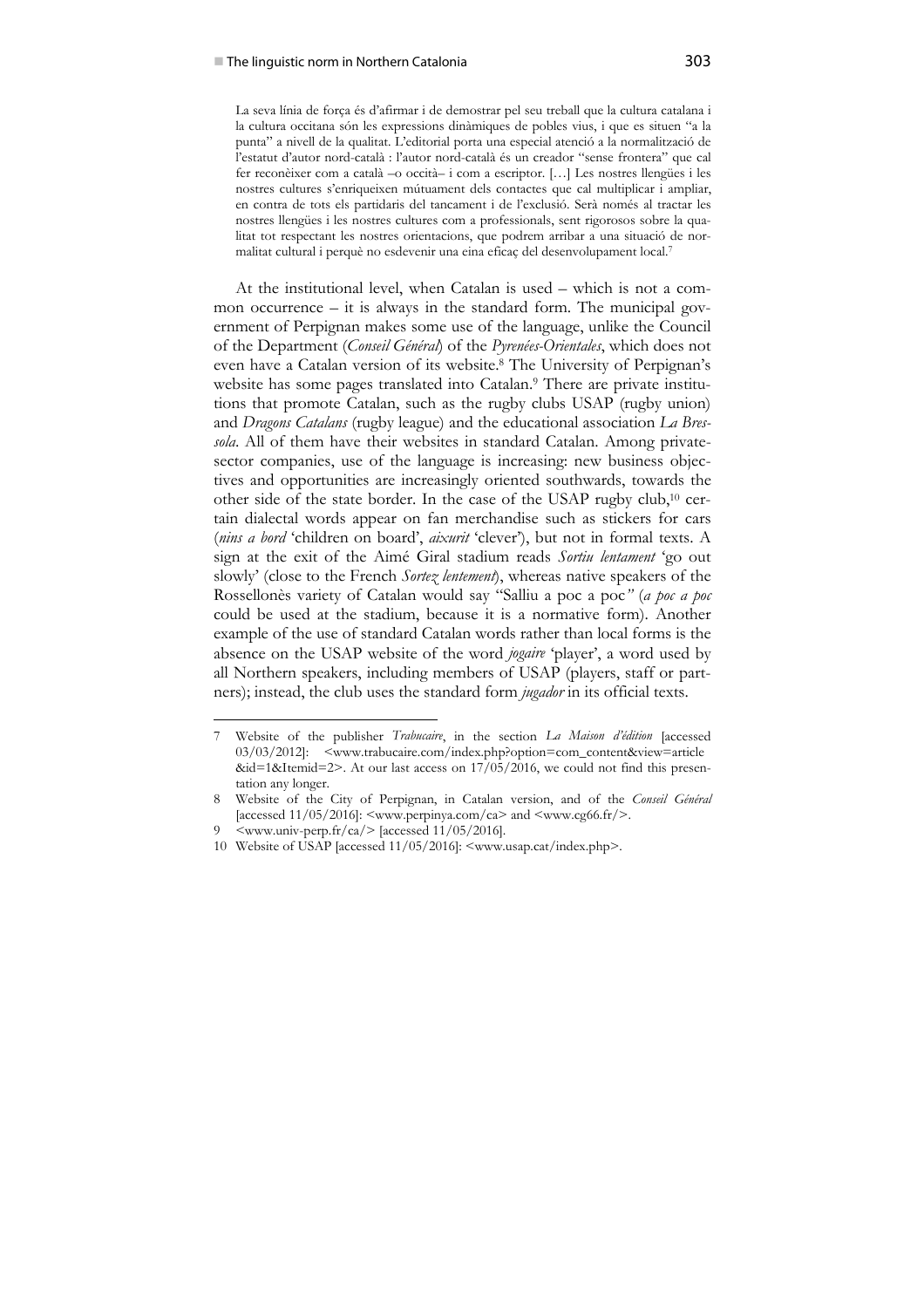The educational institutions that teach in Catalan are *La Bressola* (completely immersive), the school *Arrels* (partially immersive) and some bilingual schools in the public educational system (few subjects in Catalan). The language variety that they use is the normative one, but they try to use a few dialectal words whenever they can. The problem in relation to the dialect is, in some aspects, close to that which emerged when Catalan first began to be taught in a few schools in the 1970s, although to a lesser extent: there are not enough qualified teachers from Northern Catalonia. Therefore, many teachers come from the *Principat*, especially in *La Bressola* schools, which are private; teachers are not French public servants and may be hired from across the border. These teachers naturally speak their dialect, which is most often Central Catalan. On the other hand, teachers educated in Northern Catalonia at the Université de Perpignan-Via Domitia have learned normative Catalan. As a result, the Catalan spoken by people who studied at these schools is essentially normative.

However, there are approximations to the own dialect. The *Associació per a l'ensenyament del català* (APLEC) publishes a monthly magazine for children, *Mil Dimonis*, using mainly dialectal words and verbal forms. Since the first decade of this century, the local branch of France's Ministry of Education – the *Inspection Académique des Pyrénées-Orientales* under the aegis of the regional headquarters in Montpellier – has made timid attempts to recover the local variety in the few Catalan classes that are offered in public schools. The *Centre Régional de Documentation Pédagogique* (CRDP) has began to publish children's books with Rossellonès words, as seen in titles such as *Llop meu* or *En Teo i el menjaire de lletres*. 11 This dialectalization should not be seen as a secessionist attempt, but rather as a way of maintaining local tradition.

The most popular Catalan-language novelists in Northern Catalonia today are Joan-Lluís Lluís and Joan-Daniel Bezsonoff. The former fully adopts the Central Catalan standard, though he sometimes uses some Rossellonès forms as witness marks. For example, the book *Xocolata desfeta* (Lluís, 2010) retells the same story in 123 different styles. Of these retellings, one is written entirely in the Rossellonès dialect, while the rest do not use it at all. On the other hand, Bezsonoff uses a model with some dialectal forms, albeit few. For instance, in *Una educació francesa* (Bezsonoff, 2009), a collection of articles published in the magazine *L'Avenç* based on

<sup>11</sup> Publications can be accessed at the website <www.crdp-montpellier.fr/langues regionales/catalan/ressources/sceren.html> [11/05/2016].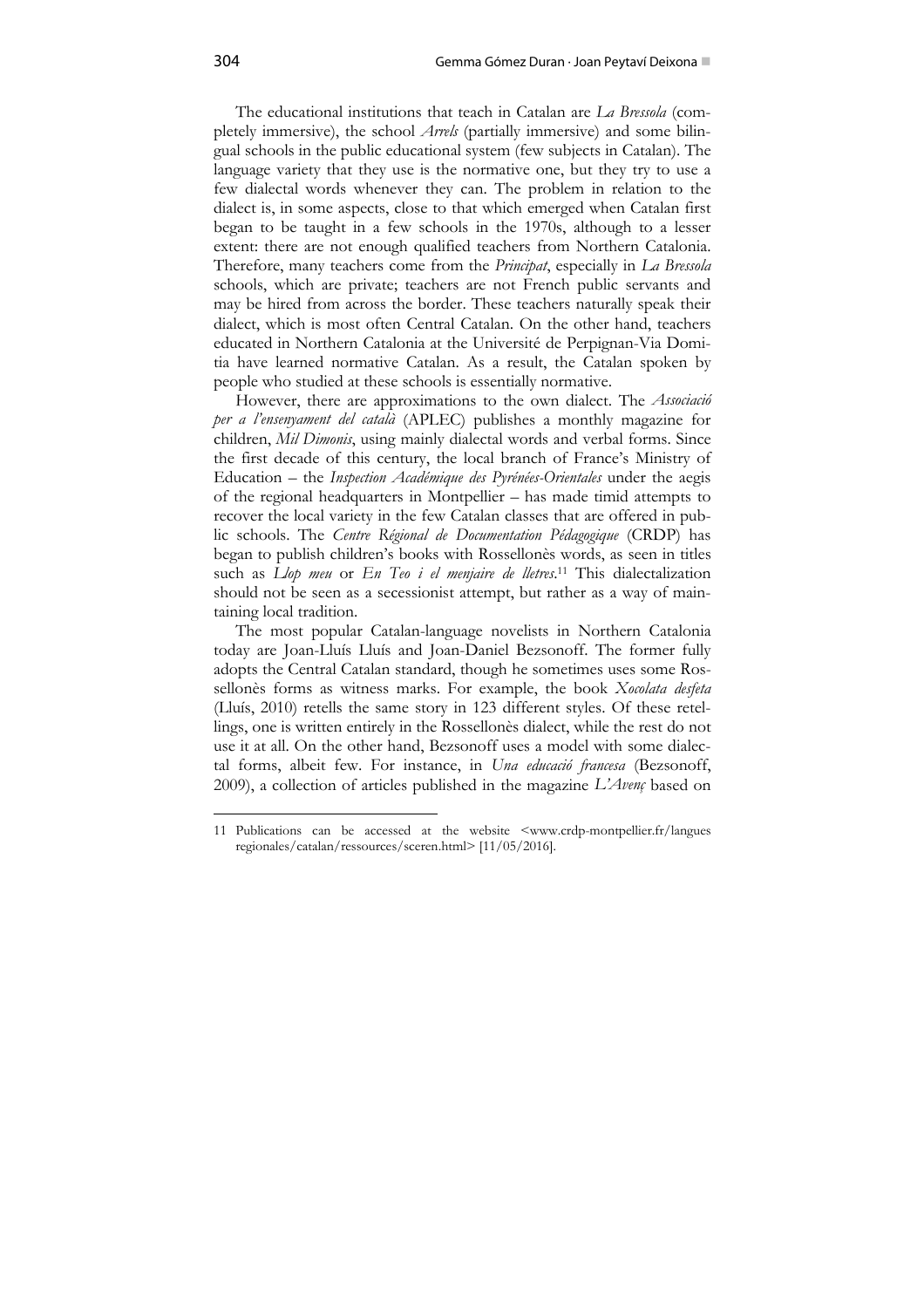the author's childhood memories, each article may contain some words from the Rossellonès dialect (*de trucalembut* 'of doubtful worth', *un bri* 'a little bit', *alga* 'eagle', *emplegar* 'to use, to employ', etc.). Bezsonoff writes *la meua* (rather than *la meva* 'my'), *llur* 'their'. Verbs in the first person singular sometimes, but not always, end with the *-i* termination characteristic of Northern Catalan conjugation. Both of these contemporary Northern Catalan authors prefer to use a standard variety of Catalan that brings them closer to the rest of the linguistic area and allows them to enter the broader market for Catalan-language literature. The perception that standard Catalan is necessary for success is not necessarily accurate because the use of dialectal forms could give the work of Northern Catalan a unique appeal, even though 99% of their readership speaks a different dialect.

п

To recapitulate and conclude: Northern Catalan lacks a specific norm, unlike the rest of dialects, which have some specific grammar and lexical forms accepted as standard by the IEC. Some studies of the Rossellonès dialect were produced during the 20<sup>th</sup> century, particularly centred on vocabulary, but none of them really served as a basis for establishing a standard. Popular ideas have often carried a lot of weight; it was believed that there were too many subdialectal varieties and that standardisation was not feasible because it would necessarily exclude many local forms of speech, and therefore fail to solve the problem at hand because the new standard language would be too distant from popular forms.

In general, the actors whose work has been analysed here follow this rule: the dialectal language is for folkloric pieces, while the standard is assigned to elevated formal texts. Nonetheless, most of the authors introduce as many dialectal solutions as possible, demonstrating an appreciation for the language of the region. This shows that there is no doubt that people think that dialectal and standard forms belong to the same language; there is a clear identification. At the same time, it must also be noted that many dialectal forms are being lost because intergenerational transmission has long been interrupted and some of the new speakers have access to Catalan only through the school system, which teaches the standard.

The influence of Catalonia, both in terms of the more favourable economic situation and the strength of the Catalan language in almost all the domains on the Spanish side of the border, combined with the weak position of Northern Catalonia, is capital. Prestige is the crucial factor that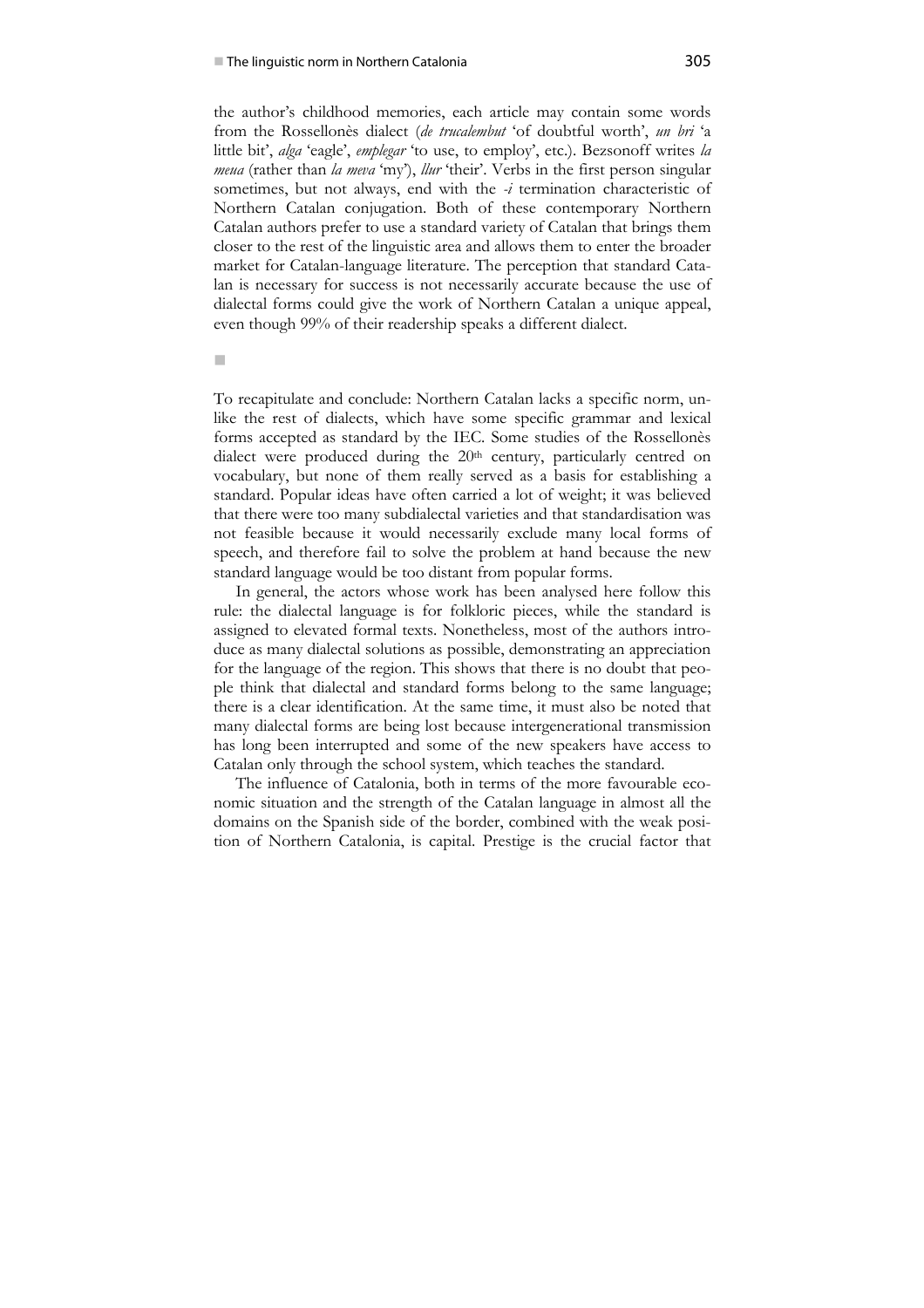leads Northern Catalans to opt for the standard model of the language, with a few Northern touches. Standard Catalan, the language of Barcelona and Girona, is the only form that can stand as an alternative to the powerful French language and thus ensure that Catalan continues to have a presence in the life of Northern Catalonia. The language model is changing in the area because the interruption of intergenerational transmission was effective and today efforts at "revernacularization" take the best available path, which means looking southward across the state border, where the Catalan language remains widely spoken.

### ■ Bibliography

- Becat, Joan (2000): *La situació del català a França: Aspectes jurídics i docents i estudis sobre la matèria*, Barcelona: Institut d'Estudis Catalans.
- Bernardó, Domènec / Rieu, Bernat (1977): "Diglòssia a Catalunya Nord", Treballs de Sociolingüística Catalana 1, 55–62.
- Berjoan, Nicolas (2011): *L'identité du Roussillon (1780–2000). Penser un pays catalan à l'âge des nations*, Perpignan: Ed. Trabucaire.
- Beszonoff, Joan-Daniel (2009): *Una educació francesa*, Barcelona: l'Avenç.
- Botet, Renat (1997): *Vocabulari Rossellonès amb traducció en Francès i en Català normatiu*, Perpignan: Ed. Trabucaire.
- Camps, Christian / Botet, Renat (2013): *Dictionnaire nord catalan / Diccionari nord català*, Perpignan: Ed. Trabucaire.
- Costa, Jordi J. / Duran, Narcís (1981): "L'ensenyament del català als col∙legis i instituts de Catalunya-Nord", in: *Actes del Ir. symposium sobre l'ensenyament del català a no-catalanoparlants*, Vic: EUMO, 225–228.
- Creixell, Lluís (1972): "Escriure clar i català", *Sant Joan i Barres* 49, 45–46.
- (1974): *Diccionari bàsic francès-català*, Perpignan: Centre d'Estudis Catalans – Centre Universitari.
- (1976): "Varietat dialectal i escola", *Sant Joan i Barres* 65, 31–35.
- (1989): *L'estàndard. Problemes de la normativització en cerca del model*, Perpignan: University of Perpignan (DEA d'Estudis Catalans, supervisor René Andioc, unpublished).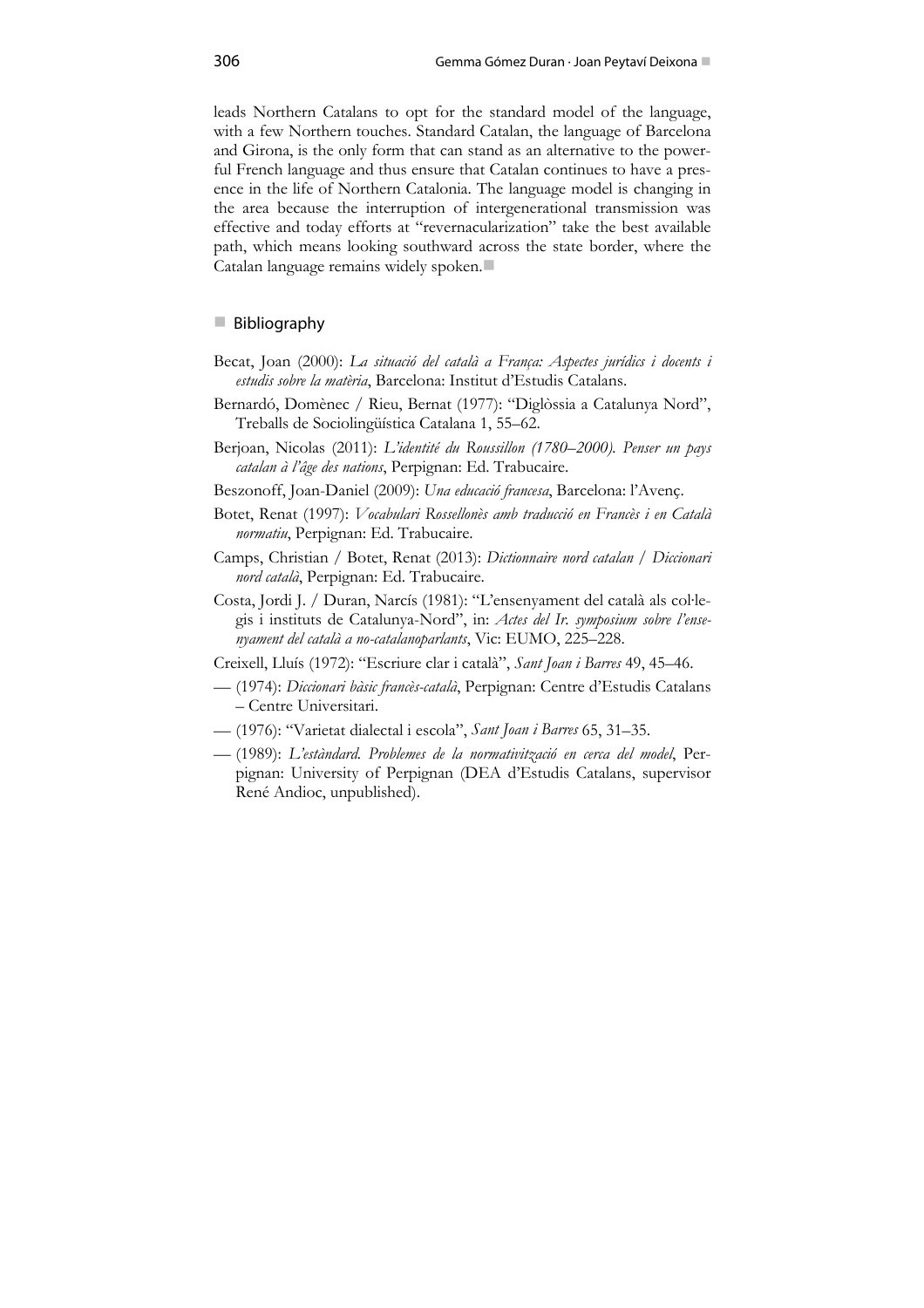- *Enquesta d'Usos Lingüístics de la Catalunya del Nord* (2016): Barcelona: Generalitat de Catalunya, <http://llengua.gencat.cat/web/.content/documents /dadesestudis/altres/arxius/EULCN\_2015\_principals\_resultats.pdf>.
- Fouché, Pierre (1924a): *Phonétique historique du roussillonnais*, facsimile edition, Toulouse: Slatkine Reprints, 1980.
- (1924b): *Morphologie historique du roussillonnais*, facsimile edition, Toulouse: Slatkine Reprints, 1980.
- Gensane, Pere (1976): "Quin català dialectal els mestres tenen d'ensenyar", *Sant Joan i Barres* 63–64, 8–9.
- Giné, Joan-Pau (1978): *Adiu, ça va ?*, Perpignan: Ed. Verseau [record].
- (1984): *Bona nit cargol*, Perpignan, Ed. Verseau [record and audio tape].
- Gómez Duran, Gemma (2011): *Gramàtica del català rossellonès*, Bellaterra: Universitat Autònoma de Barcelona, Bellaterra (PhD diss., supervisors Joan Mascaró Altimiras and Joan Peytaví), <http://hdl.handle.net/ 10803/96175>.
- (2016): *Gramàtica del català rossellonès*, Barcelona: Publicacions de l'Abadia de Montserrat.
- Grandó, Carles (1917), *El sota-dialecte català de Perpinyà i de la plana del Rosselló* (unpublished manuscript filed in the Collection Grandó of the University of Perpignan Library).
- Grau, Marie (2006): "Entre Mirmanda i la filosofia. La fada, el jove Pons i el vell mestre Louis Prat", *Mirmanda* 1, 16–29.
- Institut d'Estudis Catalans (2016): *Gramàtica de la llengua catalana*, Barcelona: Institut d'Estudis Catalans.
- Jacquet, Gerard (1997): *Bertranades del Rosselló*, Perpinyà-Cànoes: Radio France Bleu Roussillon / Octave [audio tape].
- (2008): *Le petit dico d'aquí*, Canet de Rosselló: Ed. Trabucaire.
- (2009): *Le petit dico d'aquí*. Vol. 2, Canet de Rosselló: Ed. Trabucaire.
- Jané, Oscar (2011): "Publicar nord enllà: les publicacions i les editorials a la Catalunya Nord", *Revista de Girona* 268, 84–87.
- Lluís, Joan-Lluís (2010): *Xocolata desfeta. Exercicis d'espill*, Barcelona: Edicions de la Magrana.
- Peytaví Deixona, Joan (2007): "Quelle langue (ré-)apprendre ? Catalan standard, dialecte roussillonnais et enseignement en Catalogne du Nord", in: Burban, Chrystelle / Lagarde, Christian (ed.): *L'école, instru-*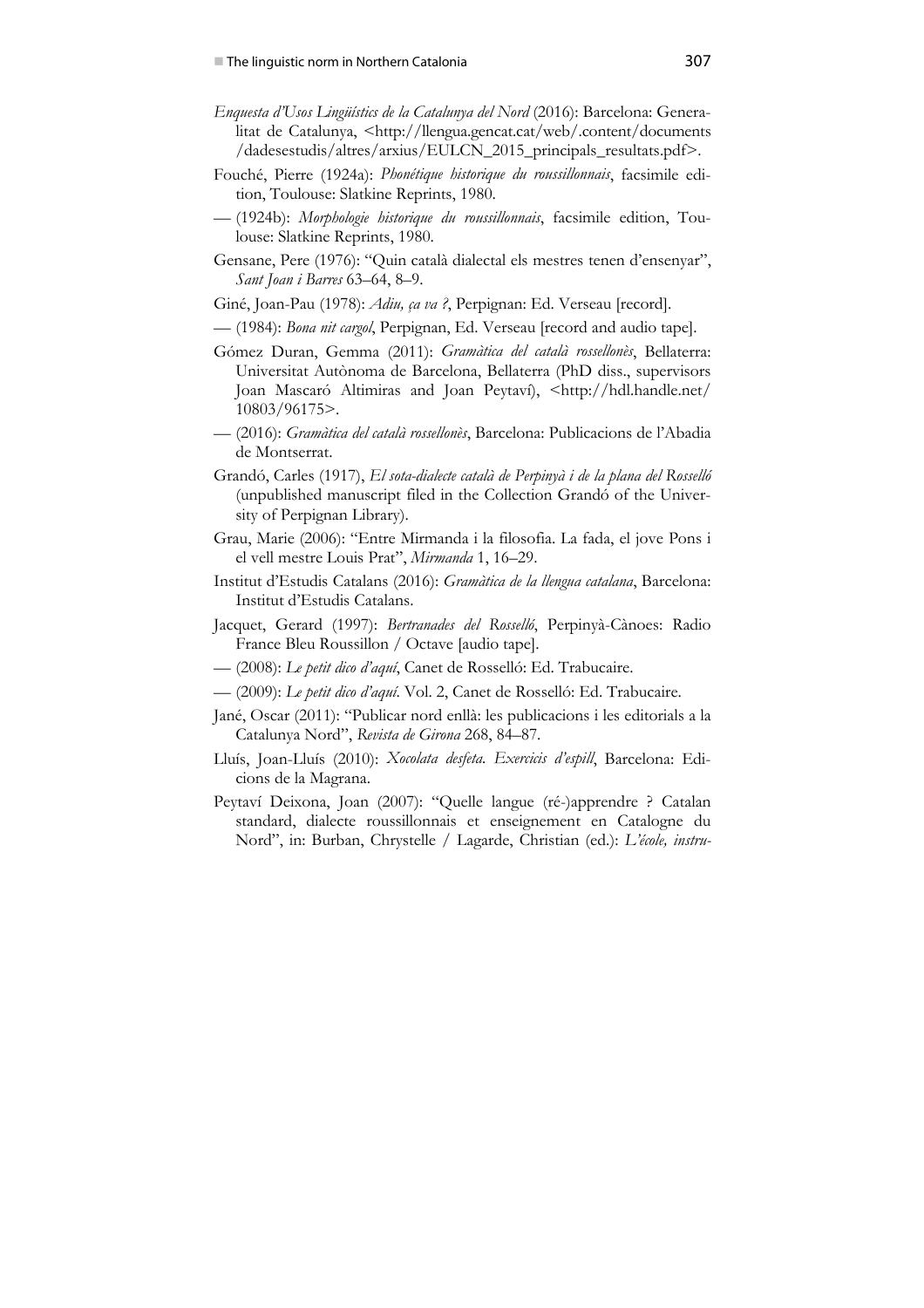*ment de sauvegarde des langues menacées ?*, Perpignan: Presses Universitaires de Perpignan, 149–165.

- (2009a): "Algunes reflexions sobre el català septentrional o rossellonès en un final d'etapa dialectal", *Llengua i literatura* 20, 193–207.
- (2009b): "La influència de les migracions occitanes i franceses sobre la llengua catalana (s. XV–XX): el cas del dialecte septentrional", in; Santesmases i Ollé, Josep (ed.): *Els processos migratoris a les terres de parla catalana, de l'època medieval a l'actualitat. VIIe Congrès de la Coordinadora de centres d'estudis de parla catalana, València, 16–18.10.2008*, Valls: Publicacions de la Coordinadora de Centres d'Estudis de Parla Catalana, 695–708.
- (2009c): "L'ús interpersonal del català a la Catalunya del Nord", in: Vallverdú, Francesc (ed.): *Simposi Internacional sobre el Català al Segle XX: Balanç de la situació i perspectives, Barcelona, 26 de maig de 2007*, Barcelona: Institut d'Estudis Catalans, 339–347, <http://centenari.iec.cat/Textos/ PeytaviJ\_CatalaSXXDef.pdf>.
- (2016): *El català al nord de Catalunya a principi del segle XXI. Perspectiva històrica i realitat lingüística del dialecte*, Barcelona: Institut d'Estudis Catalans.
- Planes, Llorenç (1976): "El problema", *Sant Joan i Barres* 63–64, 19–22.
- (2012): *Per comprendre Catalunya Nord. De la identitat rossellonesa a l'esperança de futur*, Lleida: Pagès.
- Puig Moreno, Gentil (1979): "Diglòssia, normalització i ensenyament de la llengua vernacla dins la societat nord-catalana. Notes sobre la situació sociolingüística a Catalunya-Nord", *Treballs de sociolingüística catalana* 2, 113–134.
- (2008): "Els usos lingüístics a la Catalunya del Nord", in: Boix-Fuster, Emili (ed.): *Els futurs del català. Un estat de la qüestió i una qüestió d'estat*, Barcelona: Universitat de Barcelona, 107–124.
- Rafanell, August (2006): *La il∙lusió occitana*, Barcelona: Quaderns Crema.
- Sabench, Esteve / López, Gérard / Giné, Joan Pau (1980): *Els llibrets d'en Titella, una manera d'aprendre a parlar el català rossellonès*, Vilalonga d'Aude: Ed. du Chiendent.
- UNESCO (2003): "Language Vitality and Endangerment", International Expert Meeting on UNESCO Programme Safeguarding of Endangered Languages, Paris 10–12 March, <http://unesdoc.unesco.org/images/ 0018/001836/183699E.pdf>.